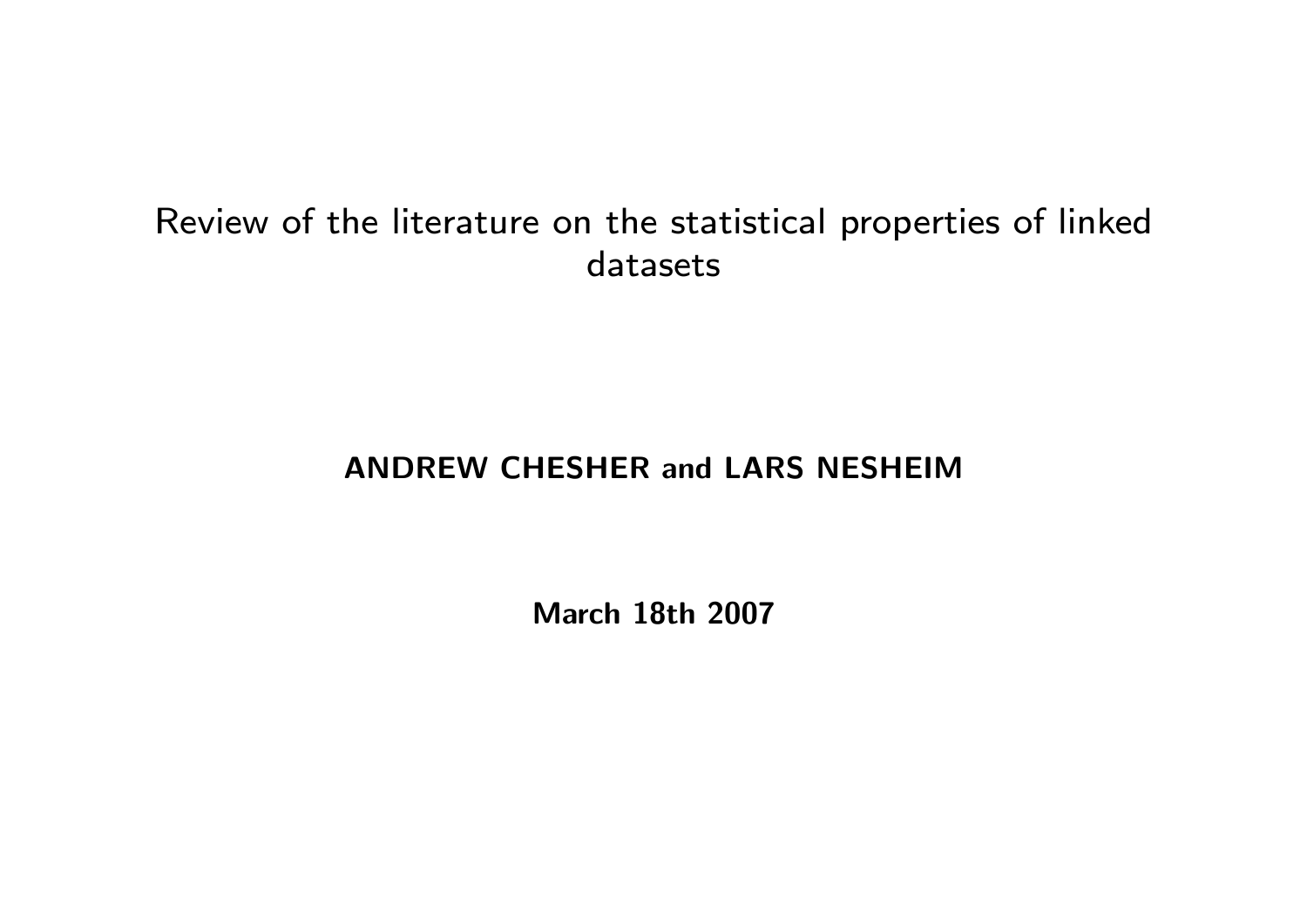# 1. Introduction

- Linked datasets contain information from multiple sources: surveys, administrative databases.
	- In US and UK, social security or national insurance administrative databases of workers and longitudinal surveys of businesses.
	- { In UK, English Longitudinal Survey of Aging (ELSA) and administrative and other health records.
	- { In UK, Land Registry house price data, British Household Panel Survey (BHPS), and the Family Expenditure Survey.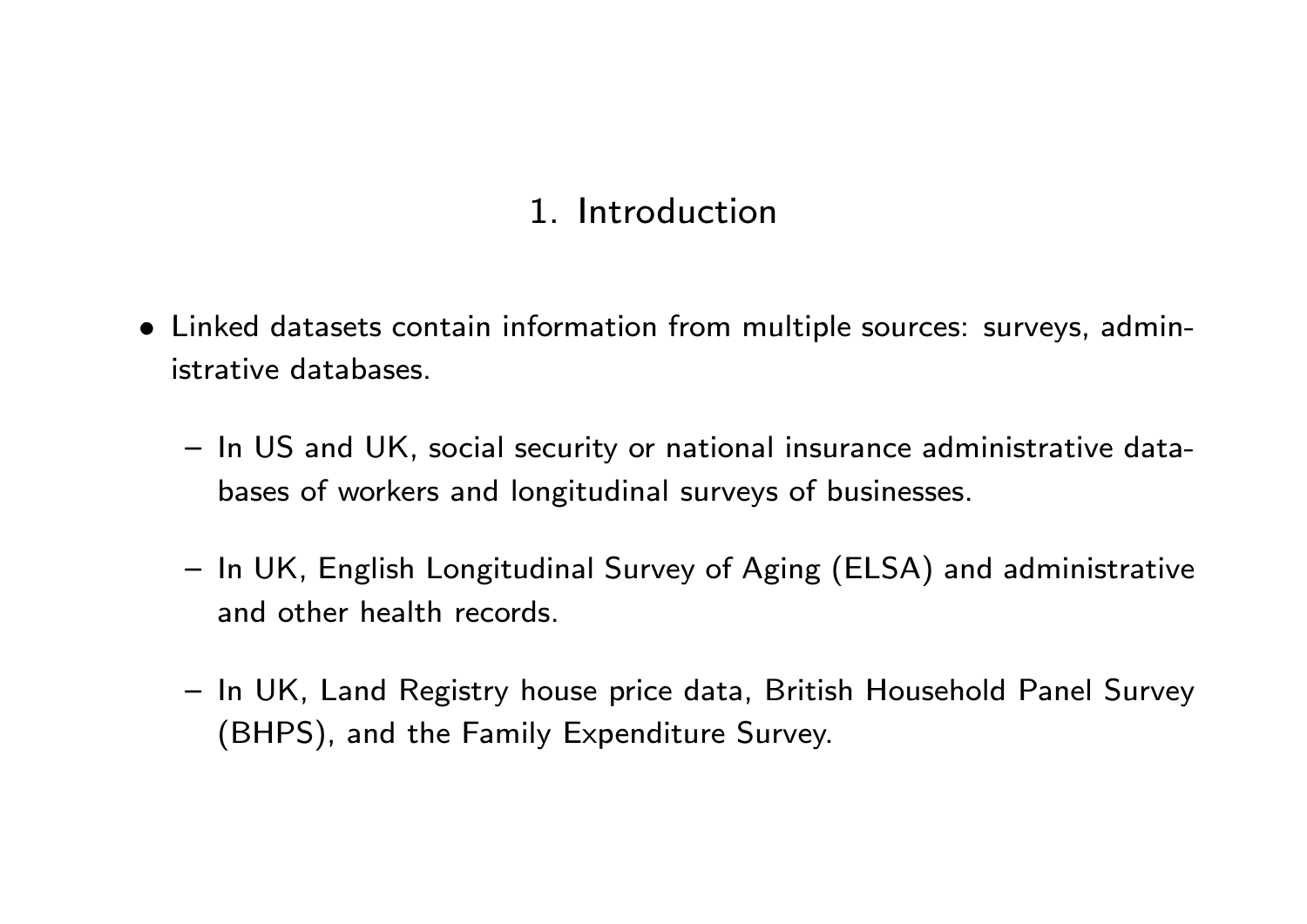- Linked datasets inherit properties of the source datasets.
- The linking process may modify properties.
- Questions:
	- { What important statistical issues arise when linked datasets are used?
	- How do results in the statistical literature bear on these issues?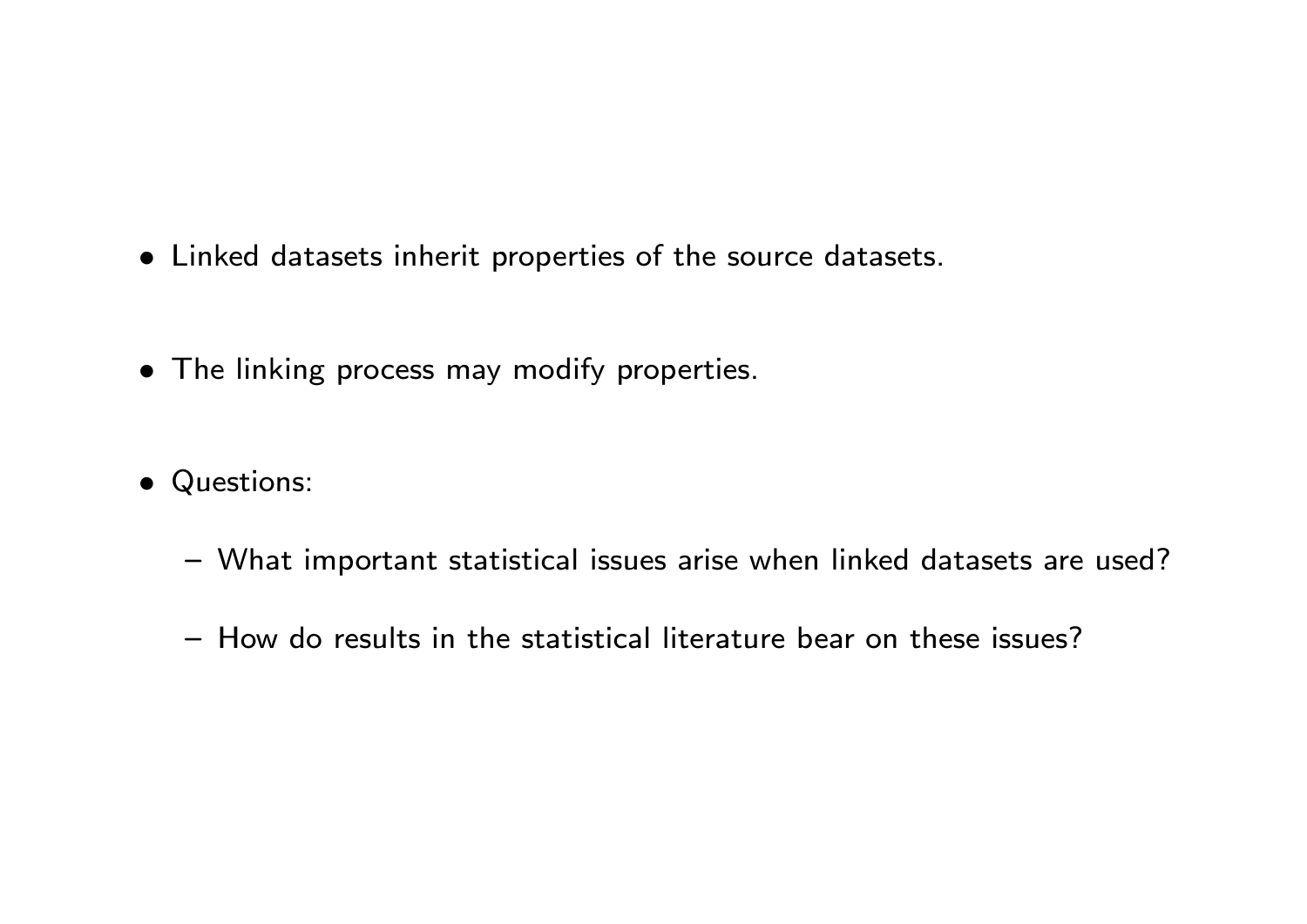### 2. Five main statistical issues

- 1. Impact of contributing survey designs and non-response.
- 2. Measurement error issues arising e.g. because of imputation.
- 3. Impact of excluding unmatched units.
- 4. Impact of including erroneously matched units.
- 5. Consequences of linking when there are no units in common.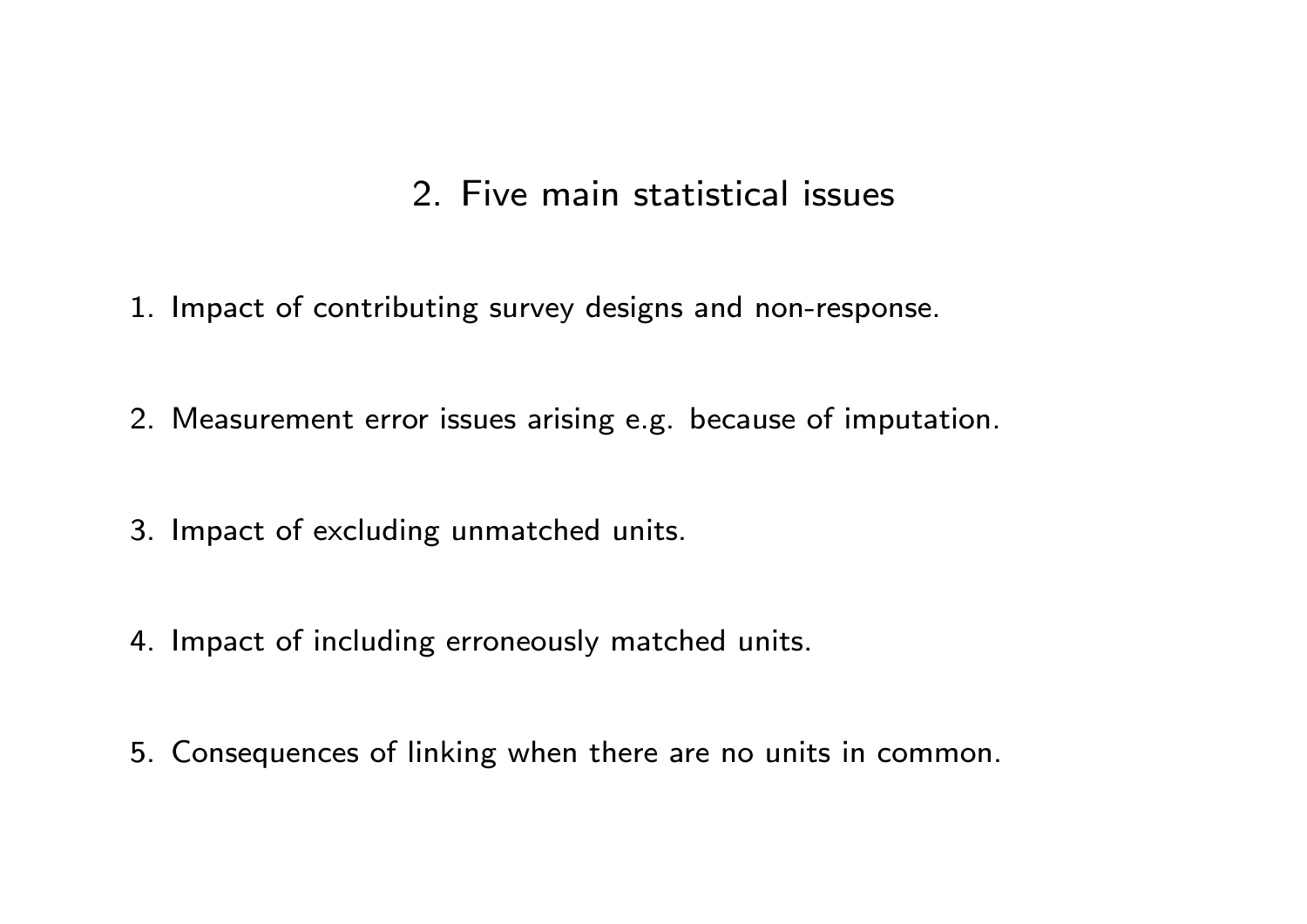## 3. Main conclusions

- Major statistical issues fall under three headings.
	- 1. Survey design issues.
	- 2. Measurement error issues.
	- 3. Information loss.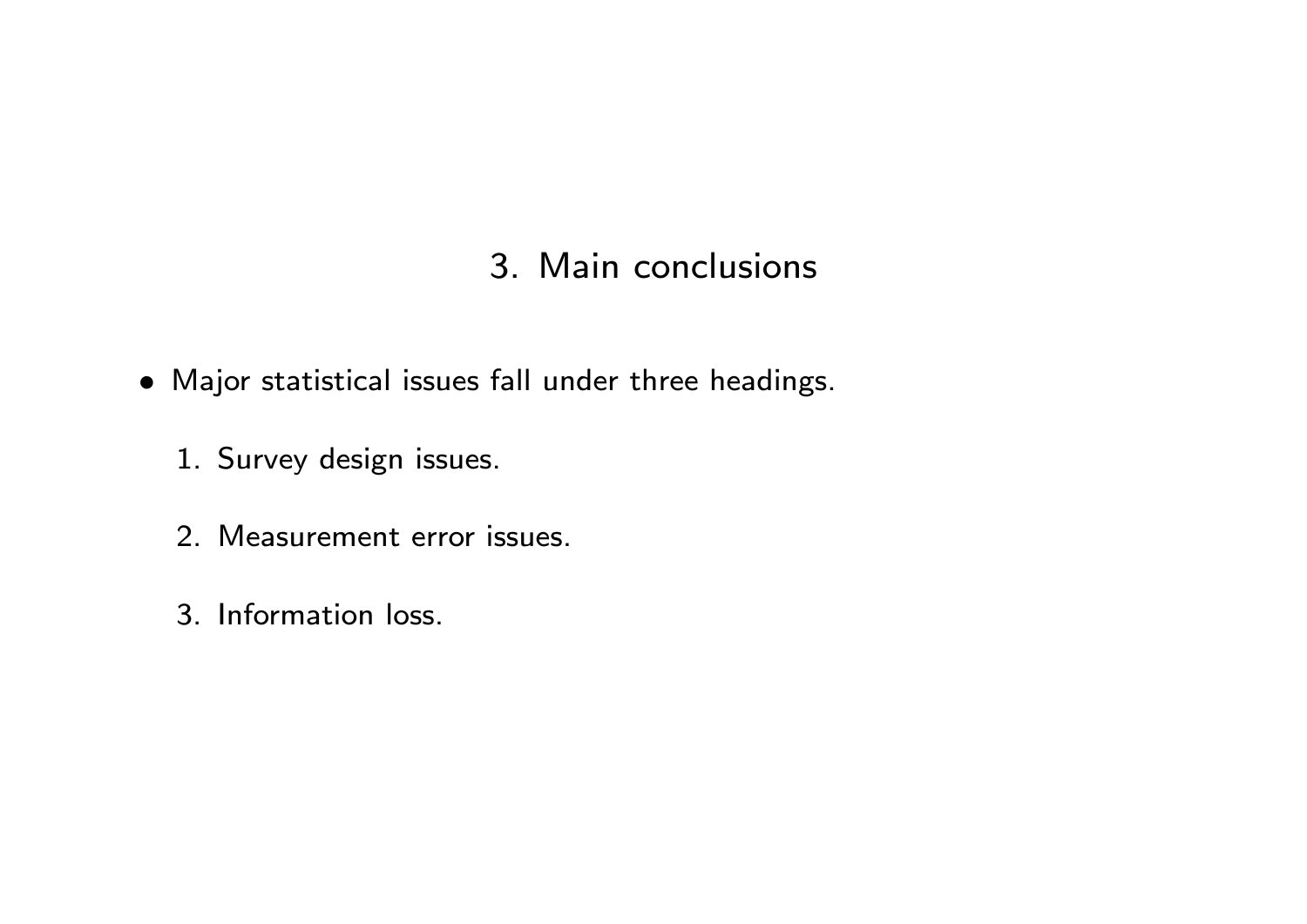- Solutions exist (and have long been known) "in principle" but,
	- implementation can be technically demanding, and:
	- either demanding of information,
	- or dependent on the veracity of assumptions.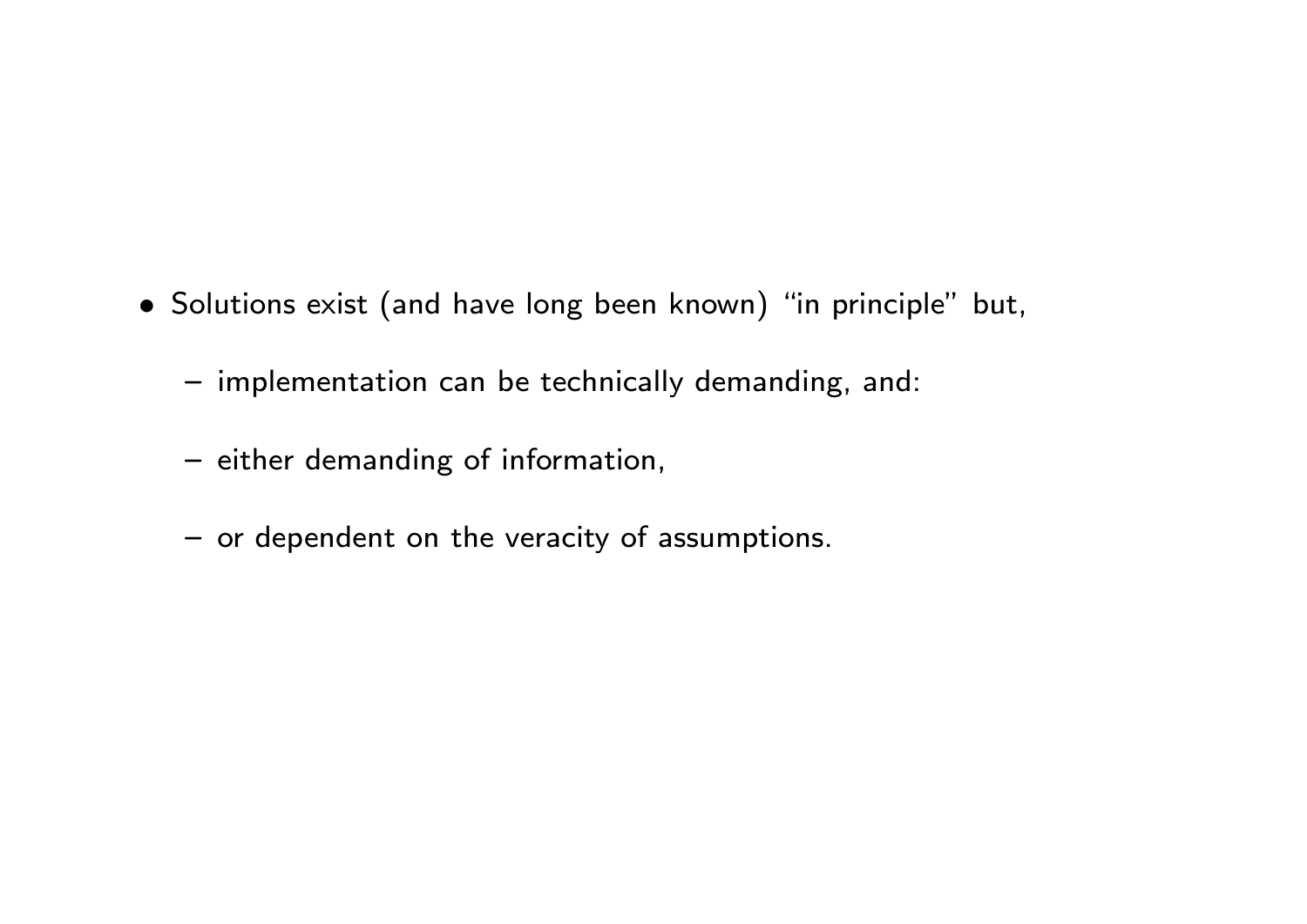## 4. Survey design issues

- Contributing surveys have complex designs are "not representative".
- Linking procedures bring additional design issues.
- Methods for inference with complex designs are available.
- Implementation may be difficult for many linked datasets.
- Addressing data quality issues may resolve this problem.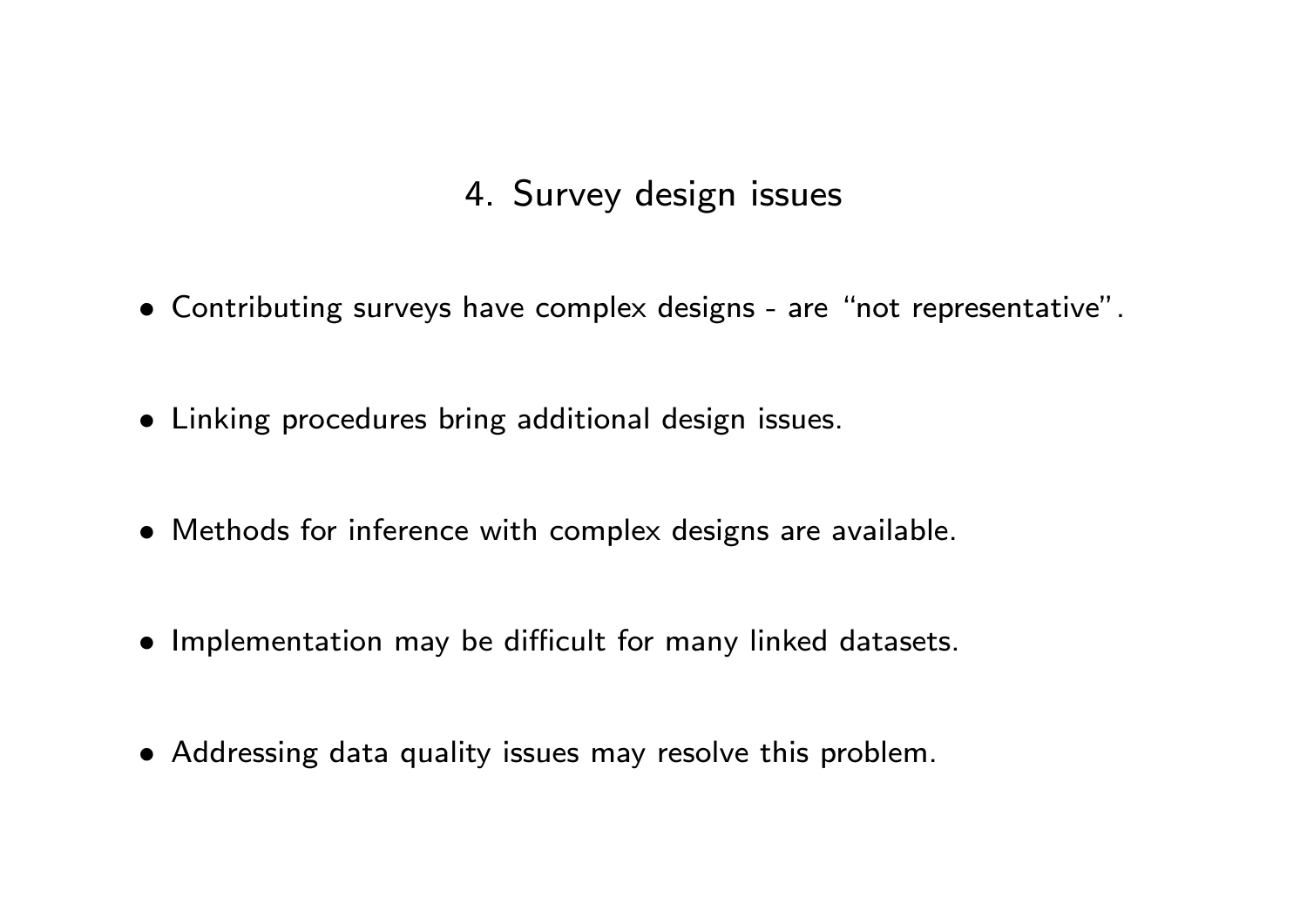#### 5. Measurement error issues

- Failure to link.
- **•** Erroneous links.
- Imputation errors.
- Non-classical measurement error.
- Solutions require knowledge or assumptions about both datasets and about the measurement error.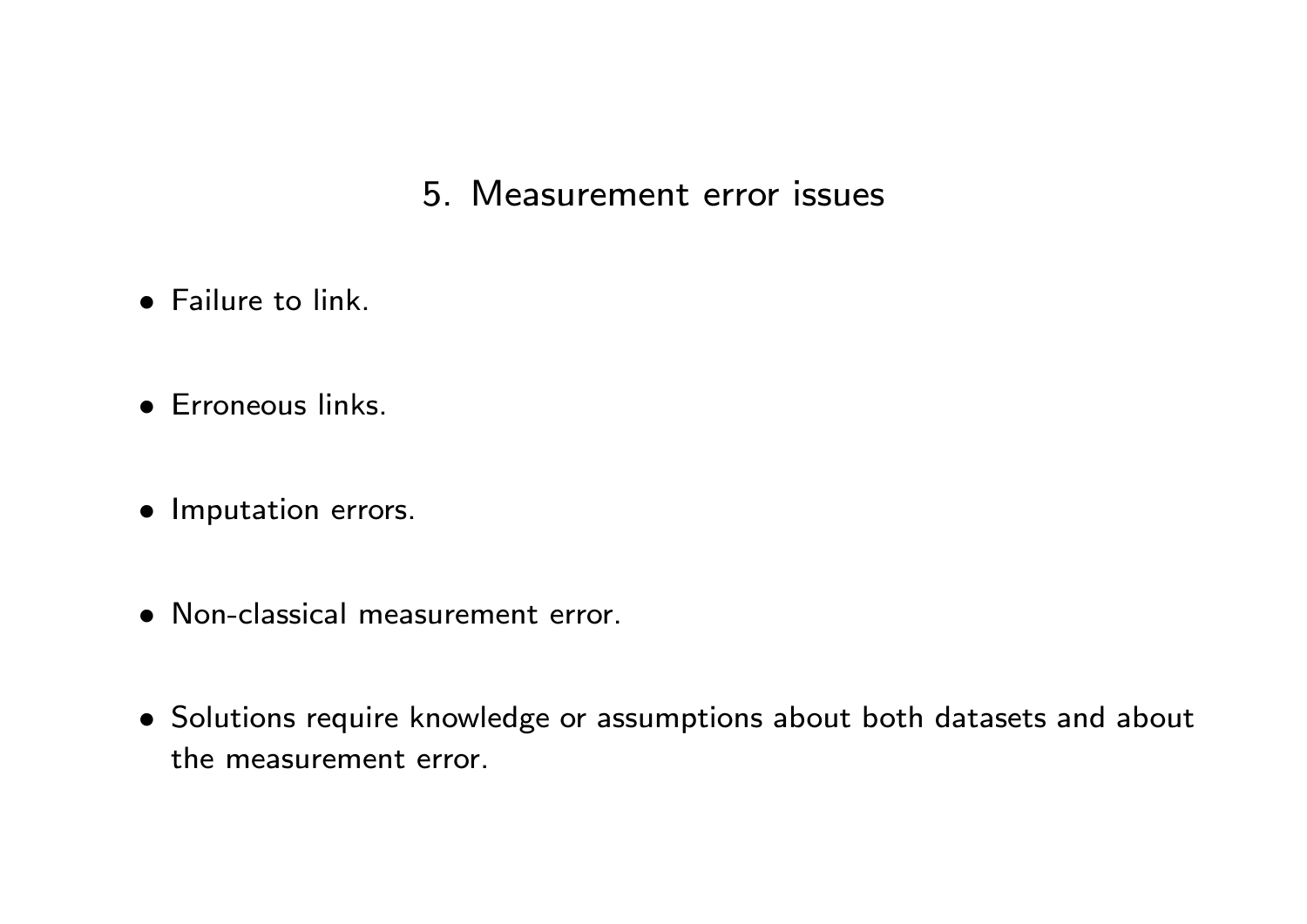## 6. Information loss

- Information loss may arise:
	- when unmatched records are discarded,
	- when records are linked erroneously.
- Whether there is information loss depends on the objects studied.
- Exploiting "lost information" is a current research topic.
- There are solutions for some simple cases.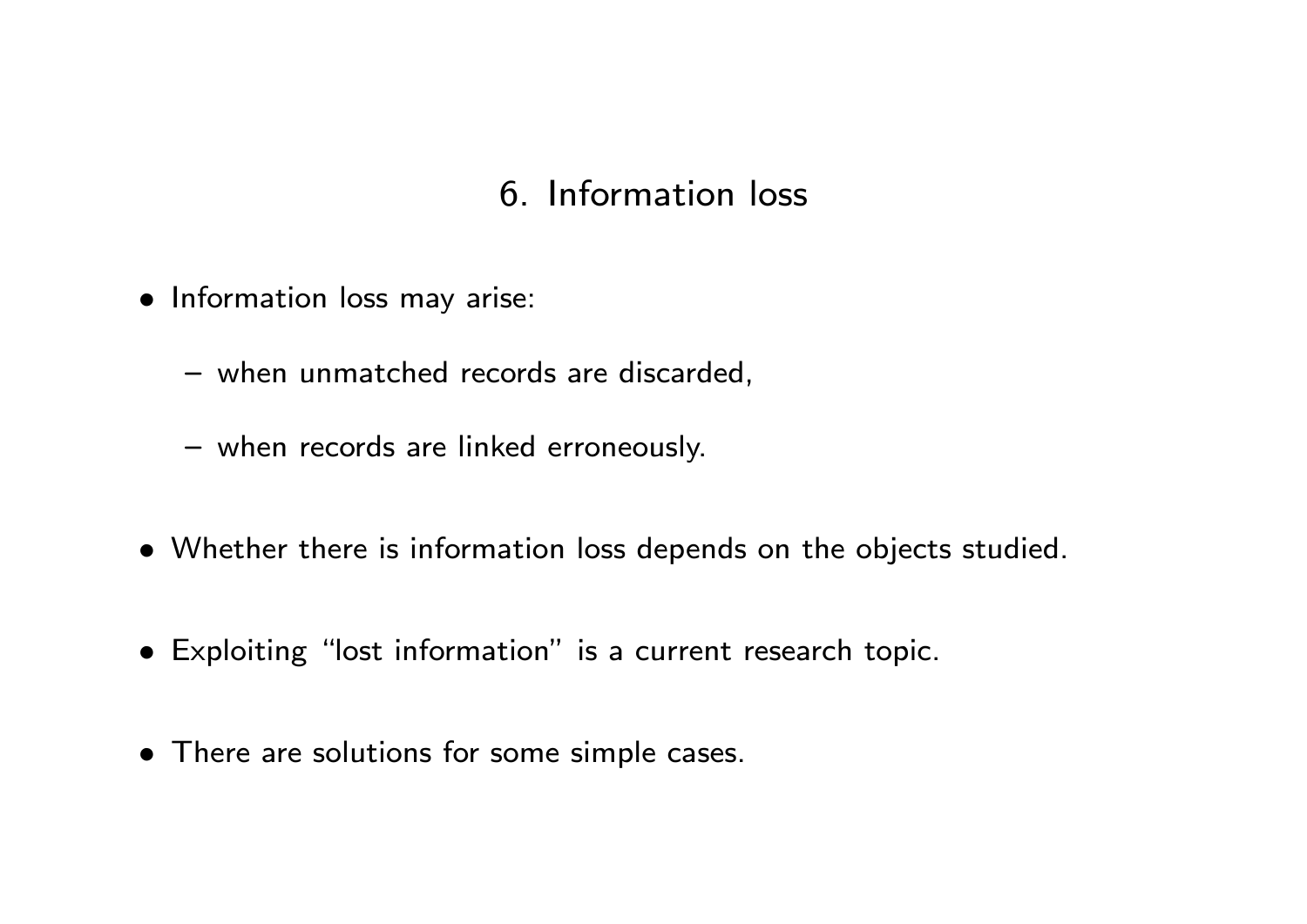The impact of complex design in this context seems unresearched.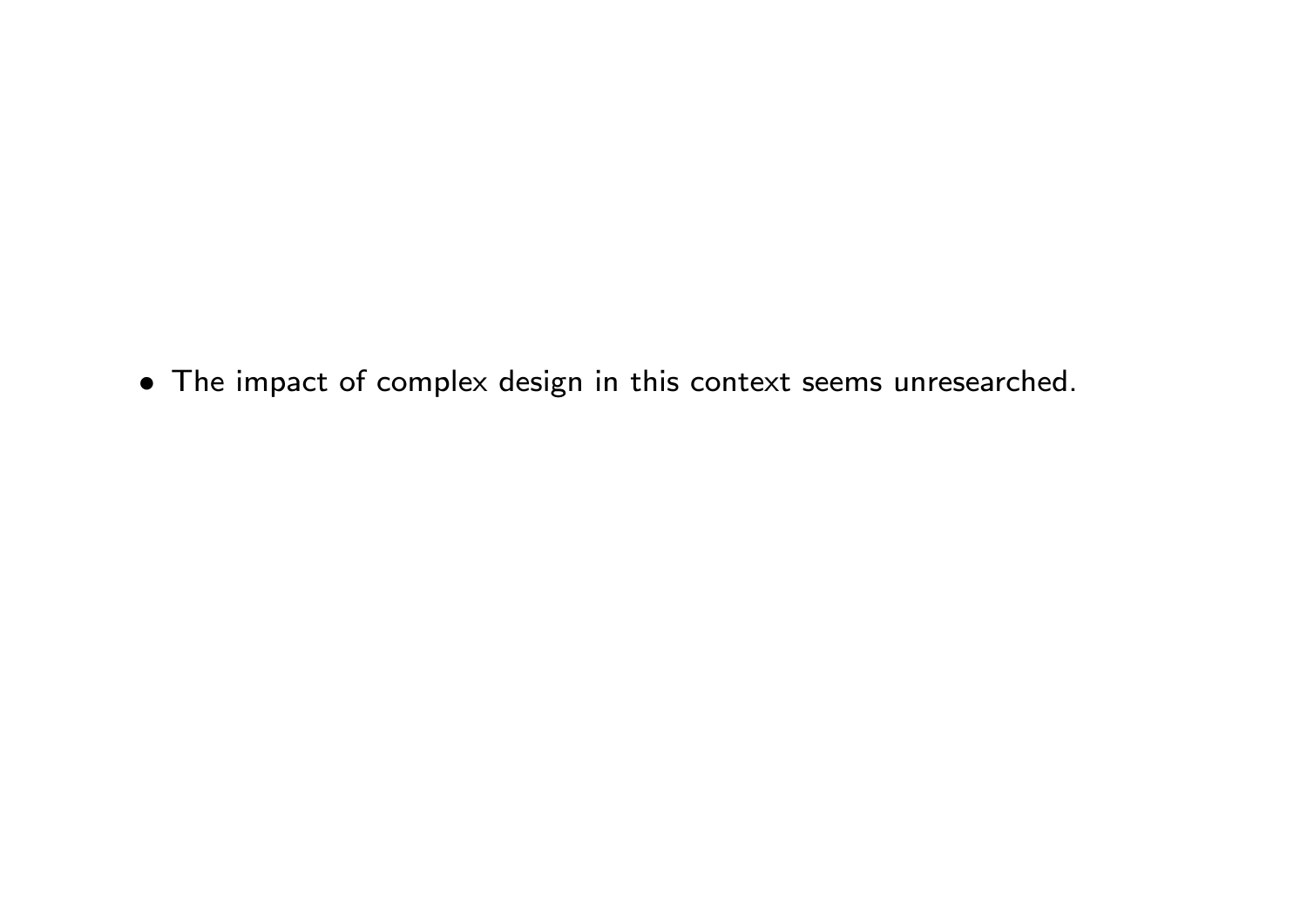#### 7. Plan of the rest of the presentation

- 1. Types of data linking and how the three issues arise.
- 2. Survey design statistical issues, solutions and open questions.
- 3. Measurement error statistical issues, solutions and open questions.
- 4. Review of specific literatures.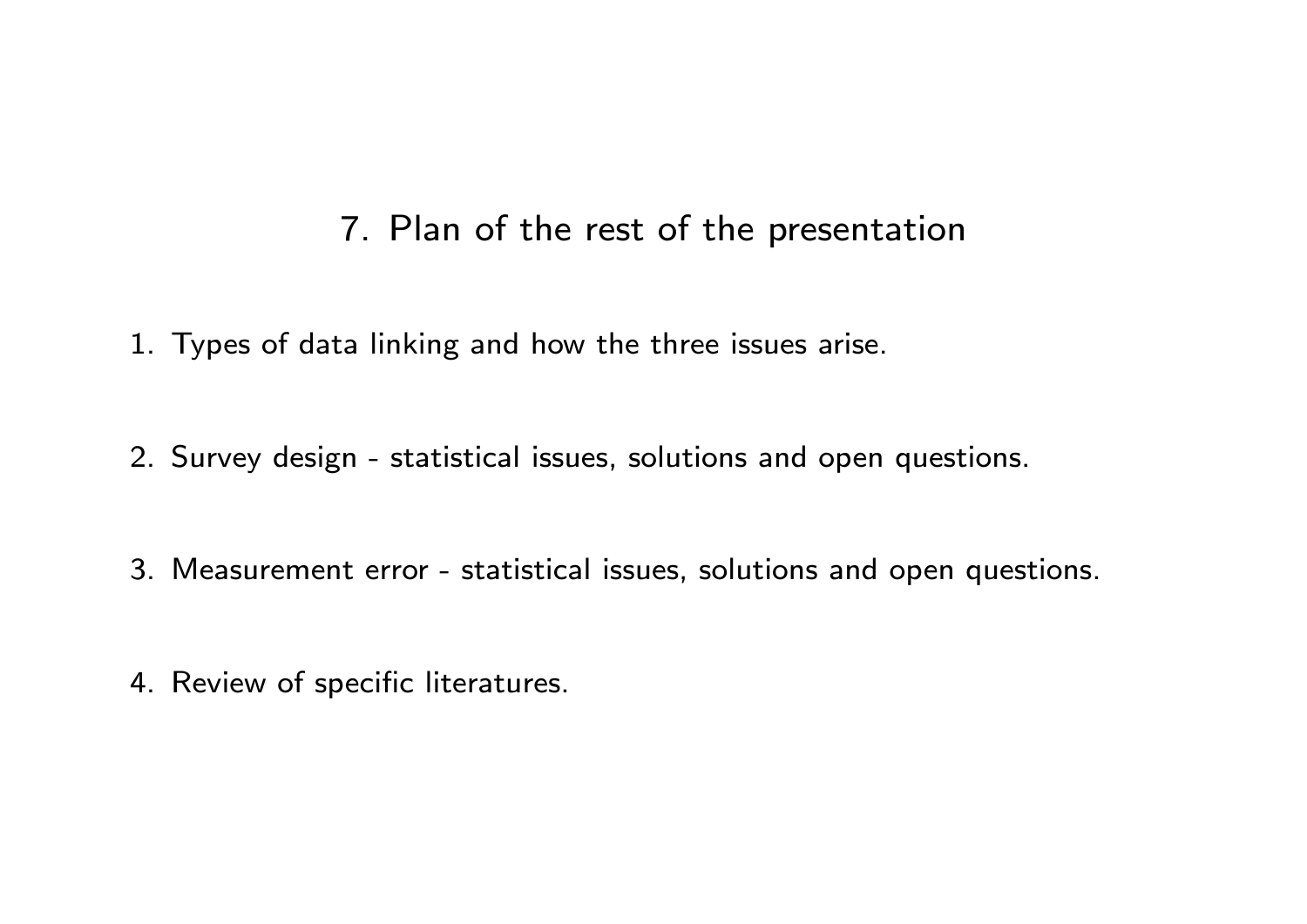## 8. Types of linking: direct record linkage

- Units in common, no errors in identifiers.
- Design of linked data is determined by designs of contributing surveys.
- Sample inclusion probabilities (SIP) are products of SIP's for contributing surveys.
- Complex survey design issues.
- Discarding unlinked records destroys information.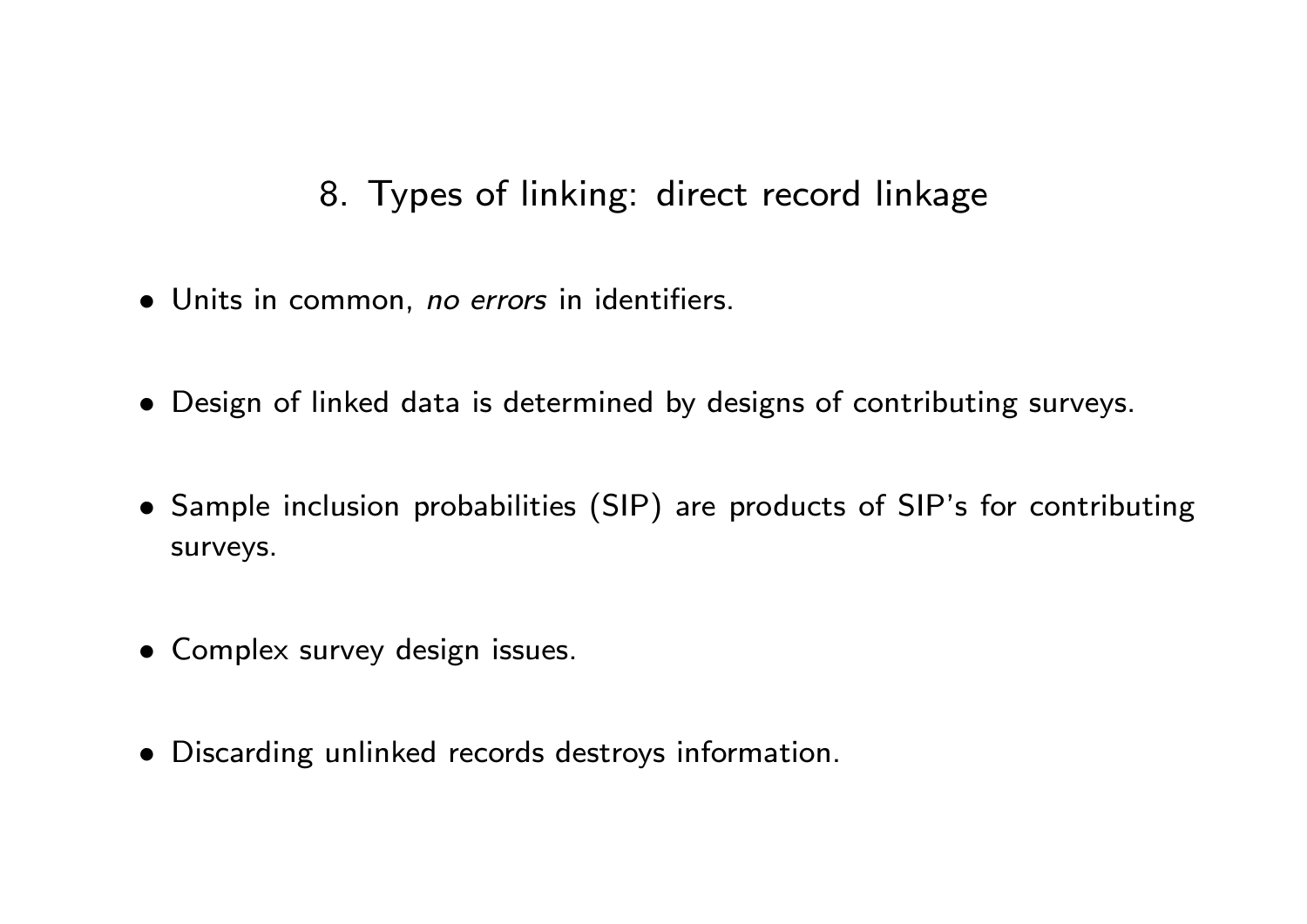# 9. Types of linking: probabilistic record linkage

- Units in common, errors in identifiers.
- Design of linked data is determined by designs of contributing surveys, the measurement error process and the linking procedure.
- If only "good links" are retained there is no measurement error issue but additional design issues.
- If "bad links" are retained there is complex measurement error.
- Linking destroys information.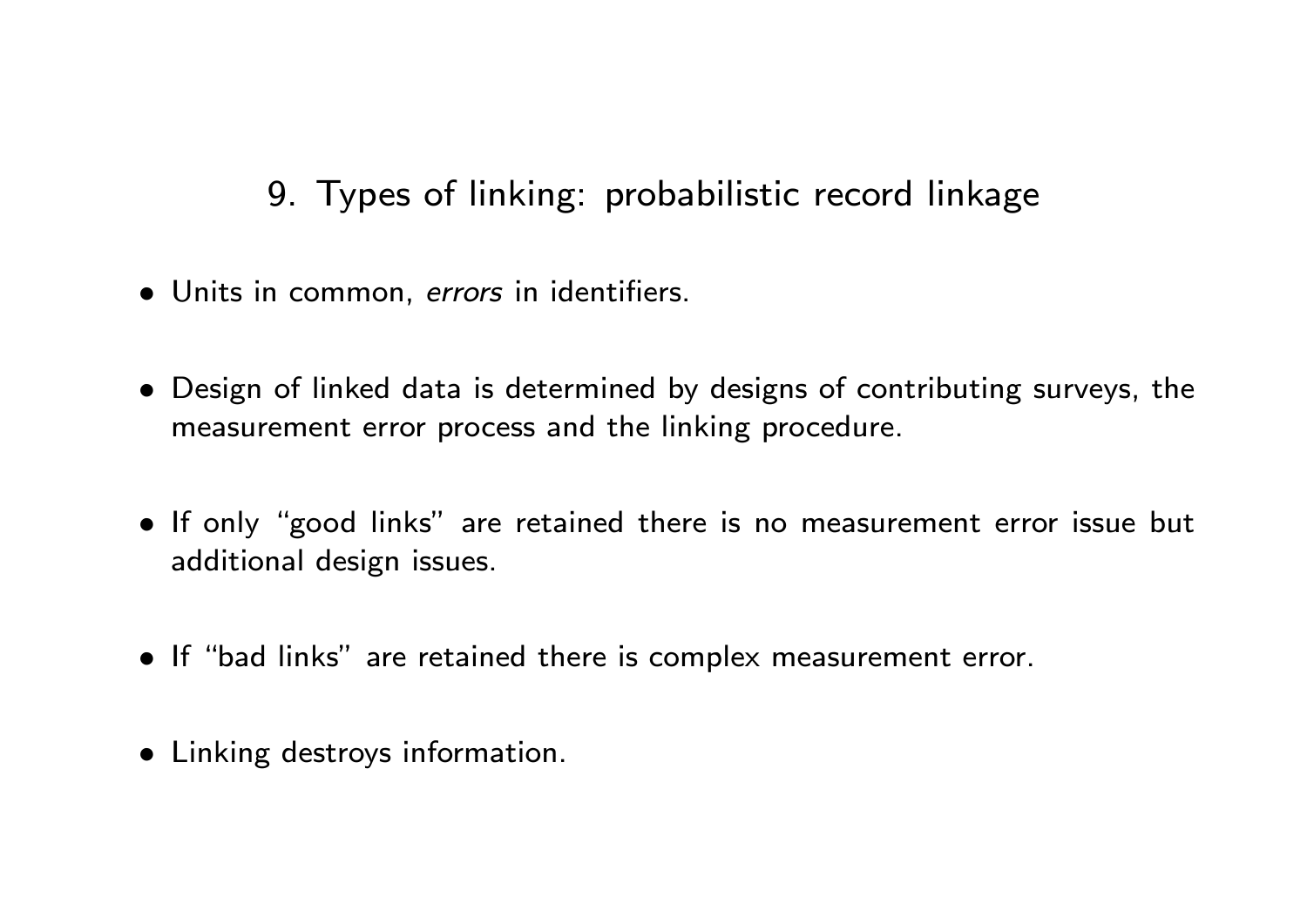10. Types of linking: statistical record linkage

- No units in common.
- Survey 1:  $\{X,Y\}$ , survey 2:  $\{X,Z\}$ , link records with "close" values of  $X$ to produce a  $\{X, Y, Z\}$  data set.
- $\bullet\,$  Linked data set informative about population distribution of  $\{X,Y,Z\}$  only if conditional independence:  $Y \perp Z|X$  holds.
- Survey design requires attention when linking unresearched.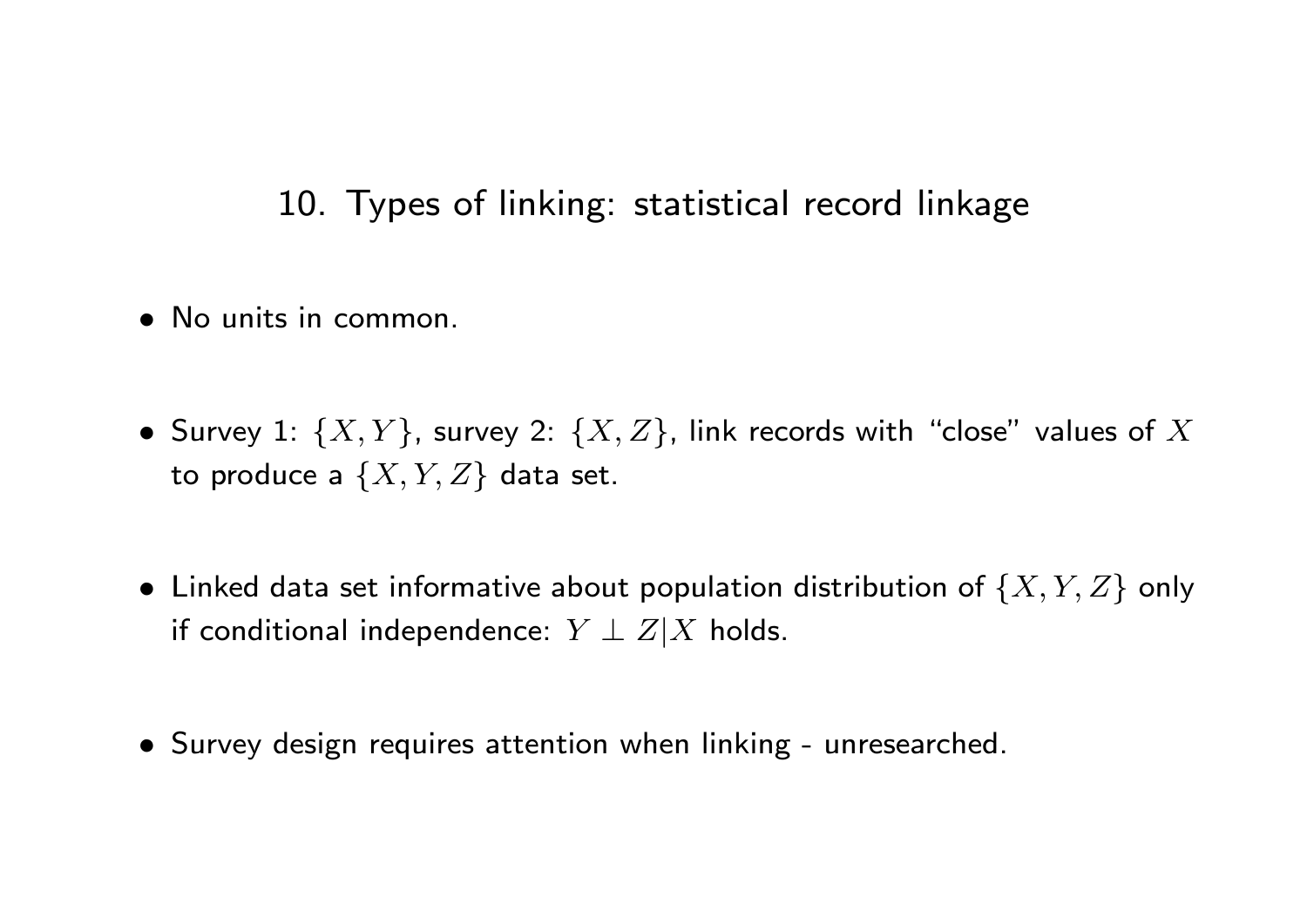- Measurement error in linked dataset.
- Linking destroys information.
- Analysis is possible without linking even when conditional independence fails to hold.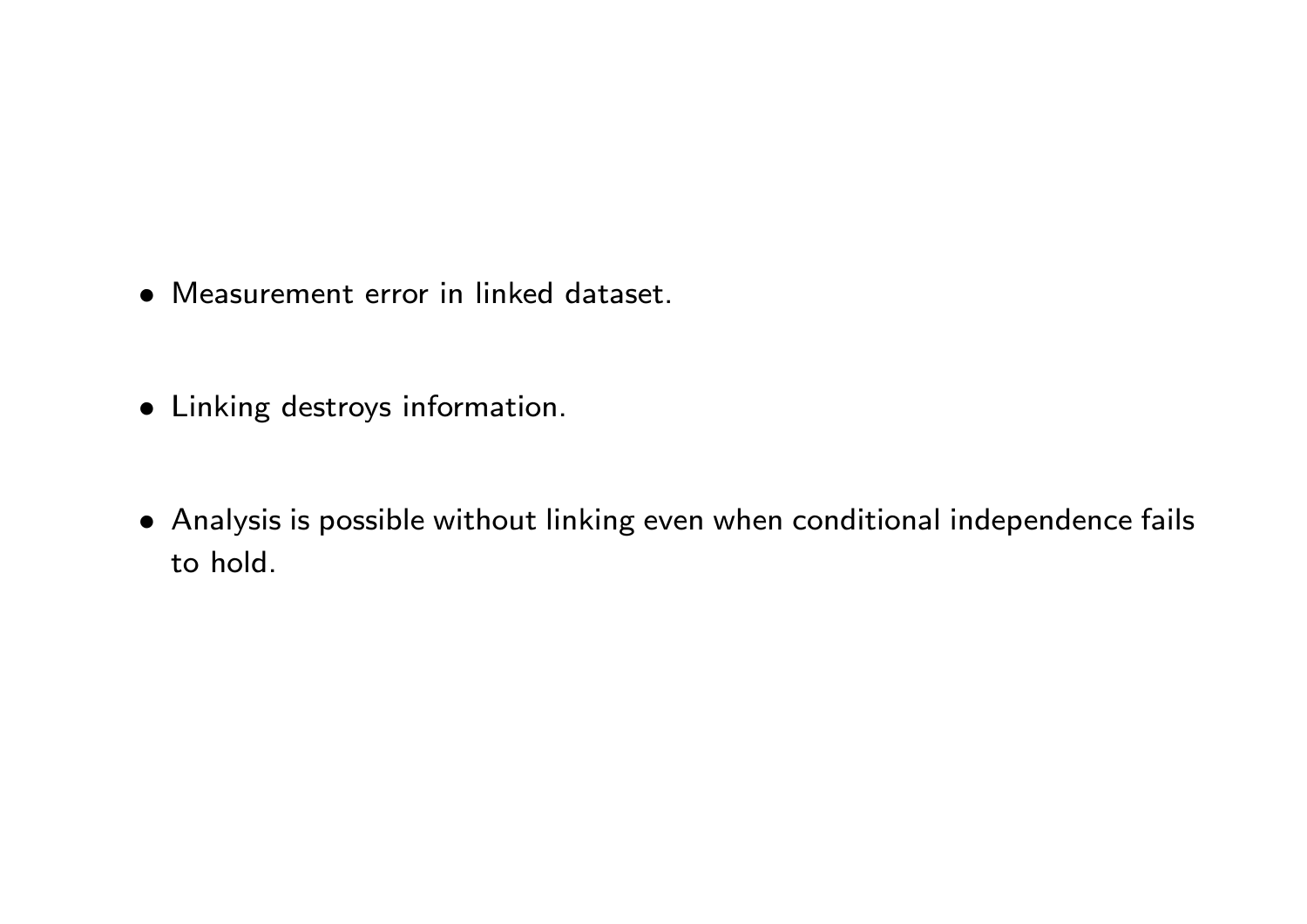# 11. Survey design (a)

Variables of interest:

 $U \equiv \{X, Y, Z\}.$ 

- One survey reports values of  $\{X, Y\}$  the other reports values of  $\{X, Z\}$ .
- $\bullet$  X: an identifier.
	- A unique identification number
	- An identifying characteristic such as employment size, location, etc.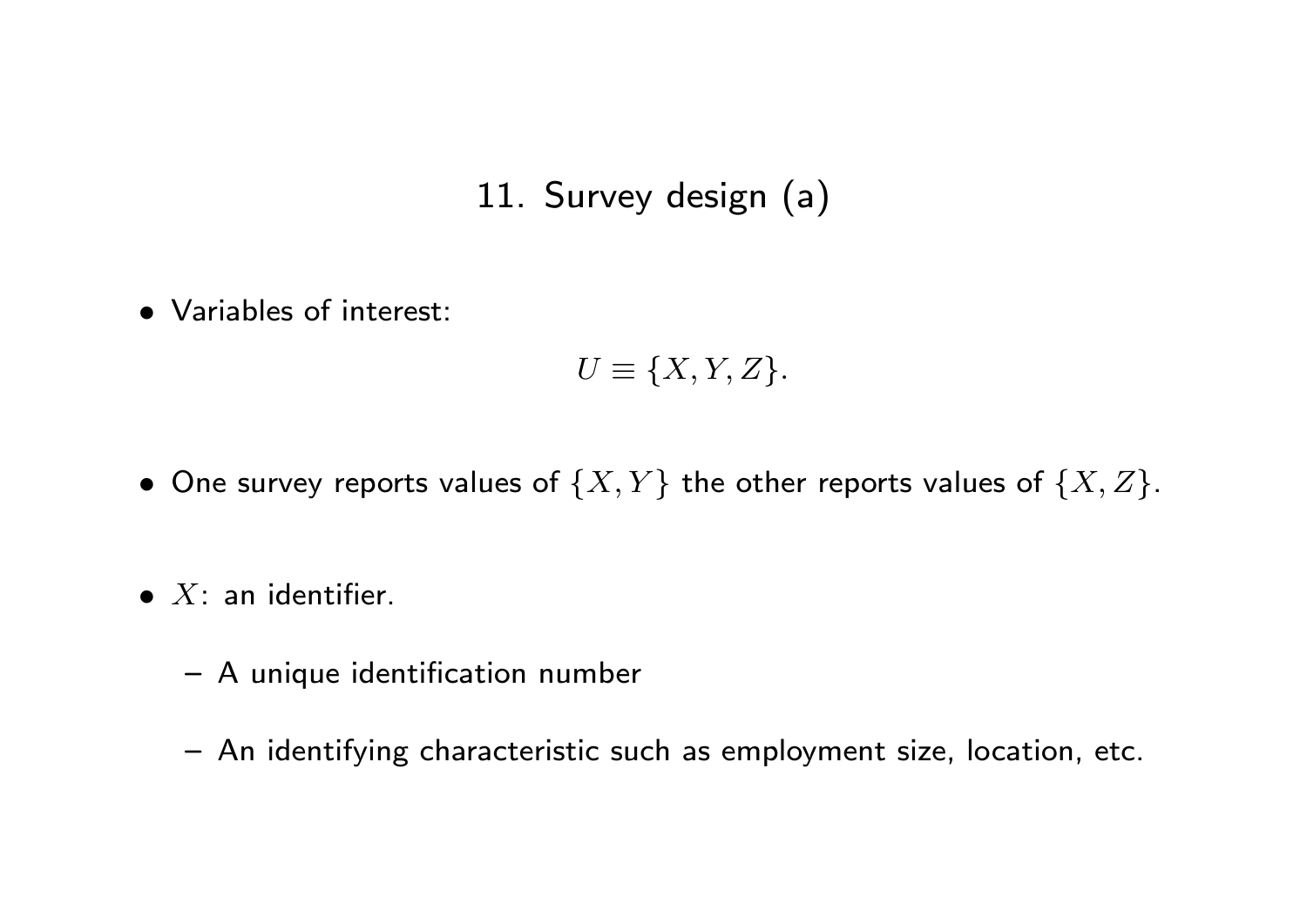- $\bullet$  Y: an outcome, perhaps value added.
- $\bullet$   $Z$ : perhaps measures of innovative activity.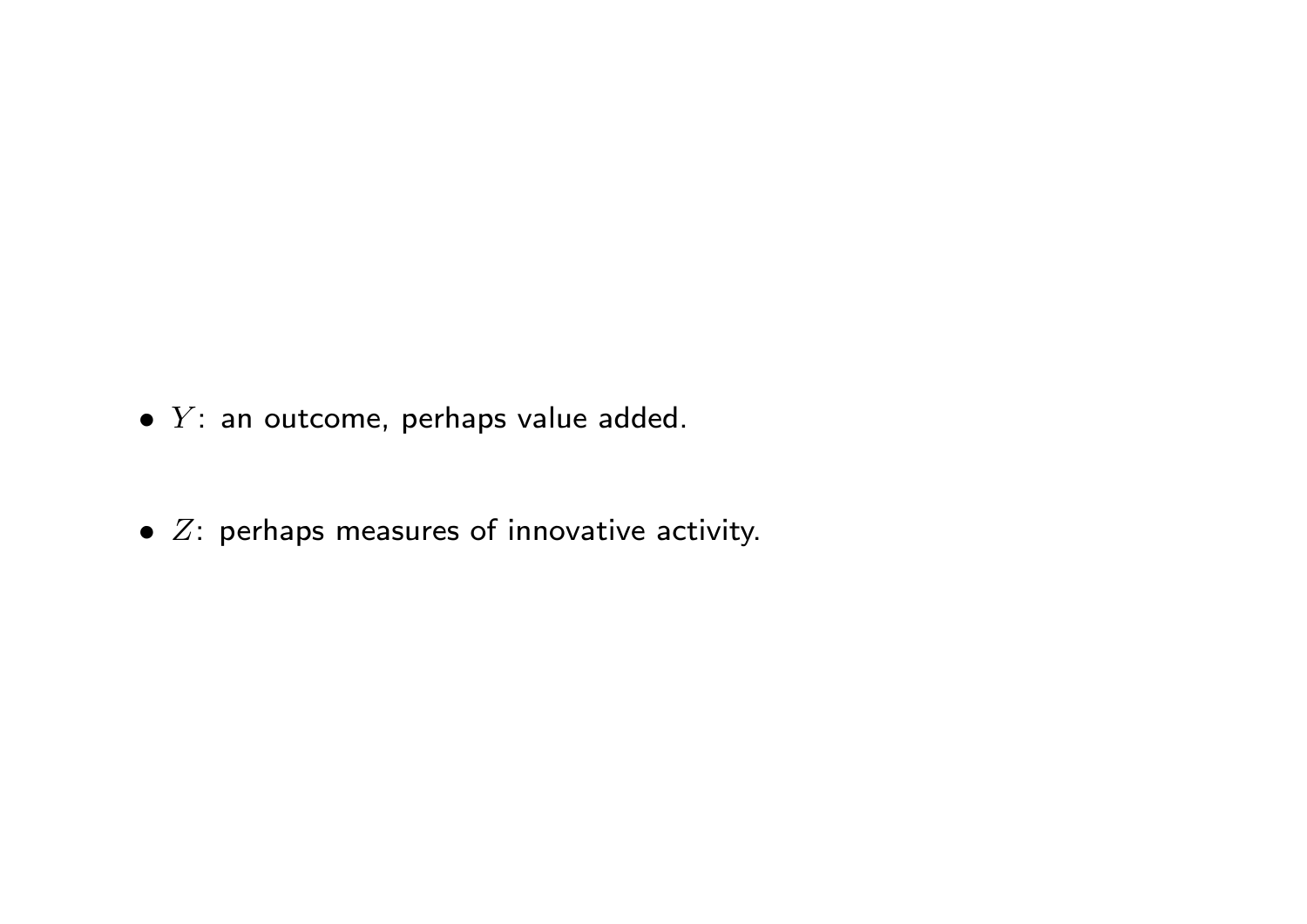## 12. Survey design (b)

- Simple survey design (simple random sampling)
	- Units in *population* equally likely to appear in sample.
	- Sample is representative.
- Probability a random draw from the *population* falls in a set  $A$  is

$$
\int_{u \in A} f(u) du \qquad \text{or} \qquad \sum_{u \in A} f(u).
$$

 $\bullet$  f is the probability density of U in the population.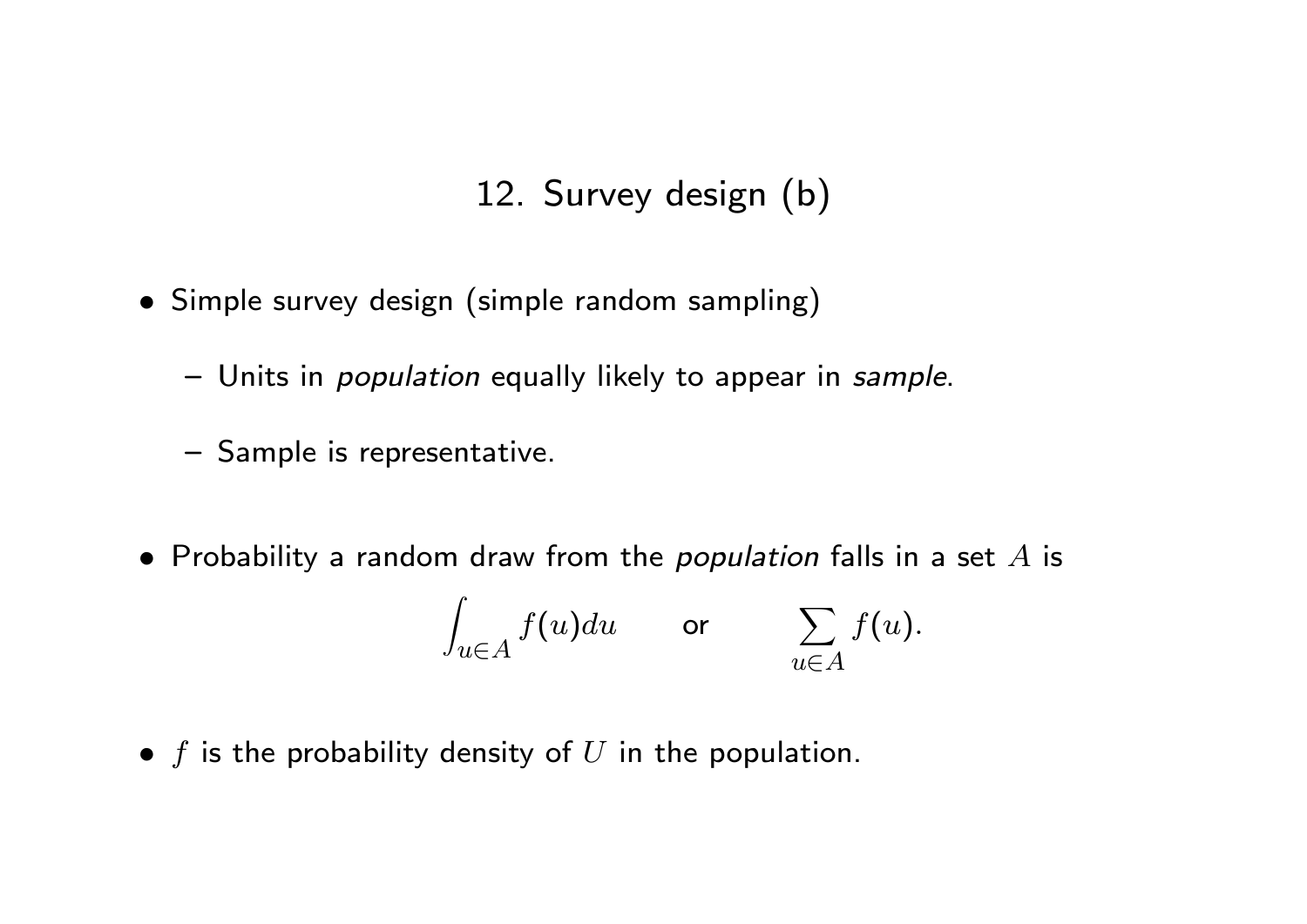# 13. Survey design (c)

- Complex survey design.
	- Units in the *population* are not equally likely to appear in a sample.
		- Design
		- Non-response
		- Attrition
		- Data linkage
- Define a weighting function  $w(u)$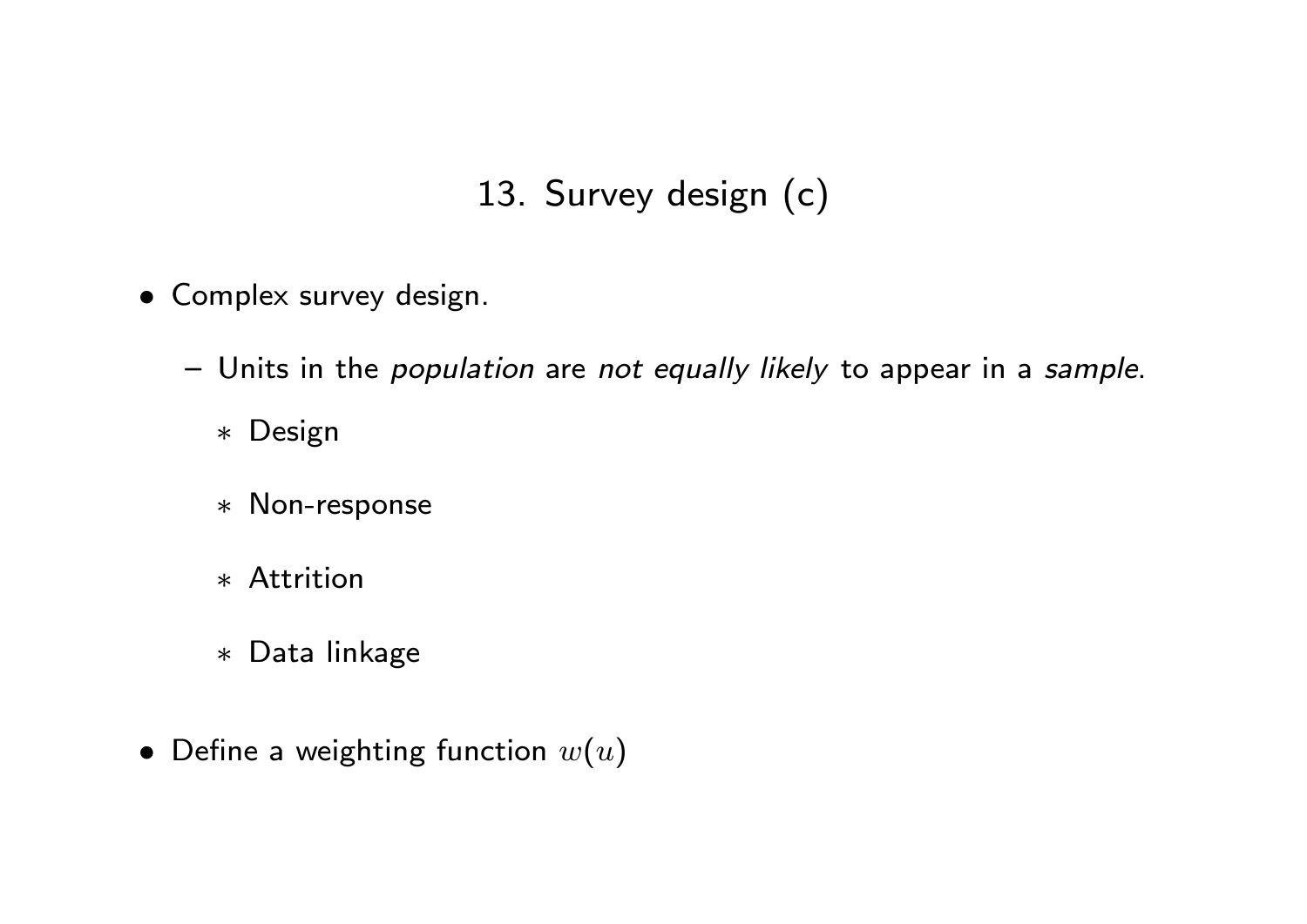- Probability a sampled unit in set  $A$  ends up in final sample is

$$
\int_{u \in A} w(u) du \qquad \text{or} \qquad \sum_{u \in A} w(u)
$$

- Complex survey sample is a set of random draws from a weighted density function

$$
g(u) \propto w(u) f(u).
$$

• Weighting function often only depends on a few elements of  $U = \{X, Y, Z\}$ and varies discretely.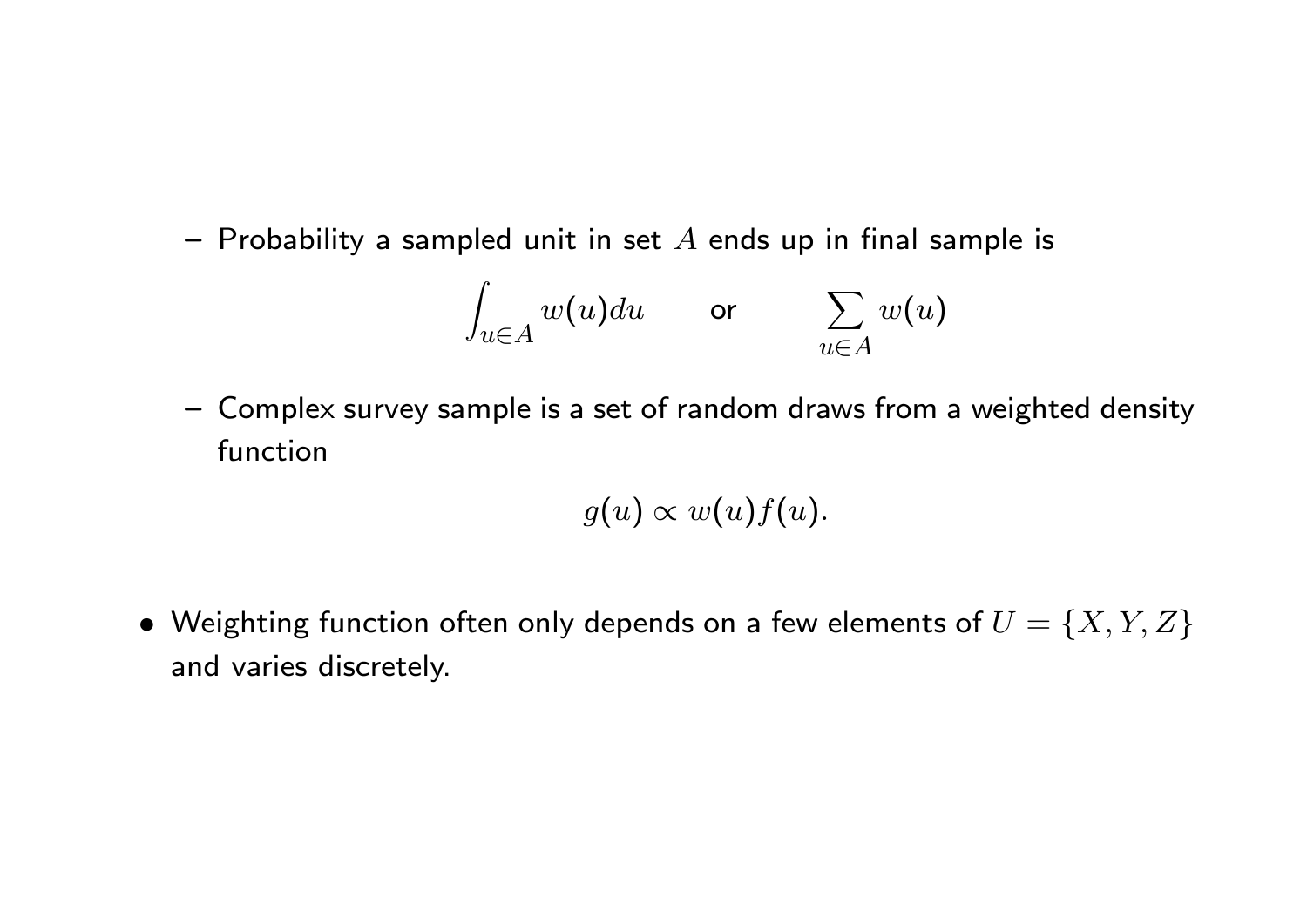# 14. Survey design (d): weighted analysis

- The statistical literature provides a variety of methods for inference under complex survey designs.
	- conduct weighted analysis, but weights must be known,
	- *maximum likelihood* methods, but sample inclusion probabilities must be known, and a detailed model specification is required.
- Unweighted analysis can be informative about the target population/density function.
- Weights, sample inclusion probabilities could be estimated.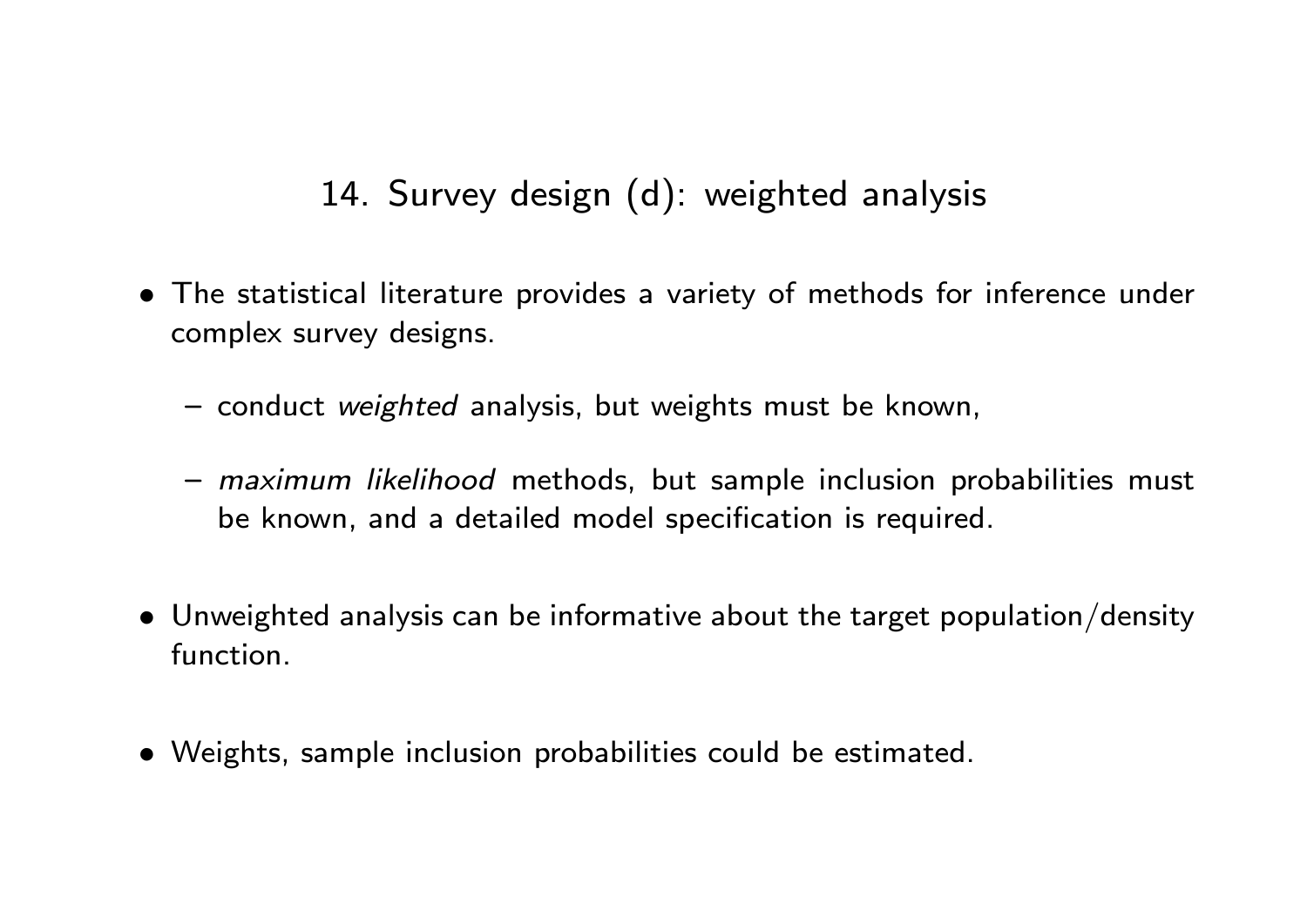## 15. Survey design (e): when to weight

- Let  $c_f = C(f)$  be a feature of  $f$  of interest, for example an expected value, or a coefficient in a regression function.
- $\bullet$  Recall complex survey data are regarded as random draws from  $g(u) \propto$  $w(u)f(u)$ .
- If  $c_f = c_g \equiv C(g)$  then unweighted analysis delivers what is required.
- $\bullet$  Whether this happens depends on the feature of interest, the structure of  $f$ and the structure of  $w$ .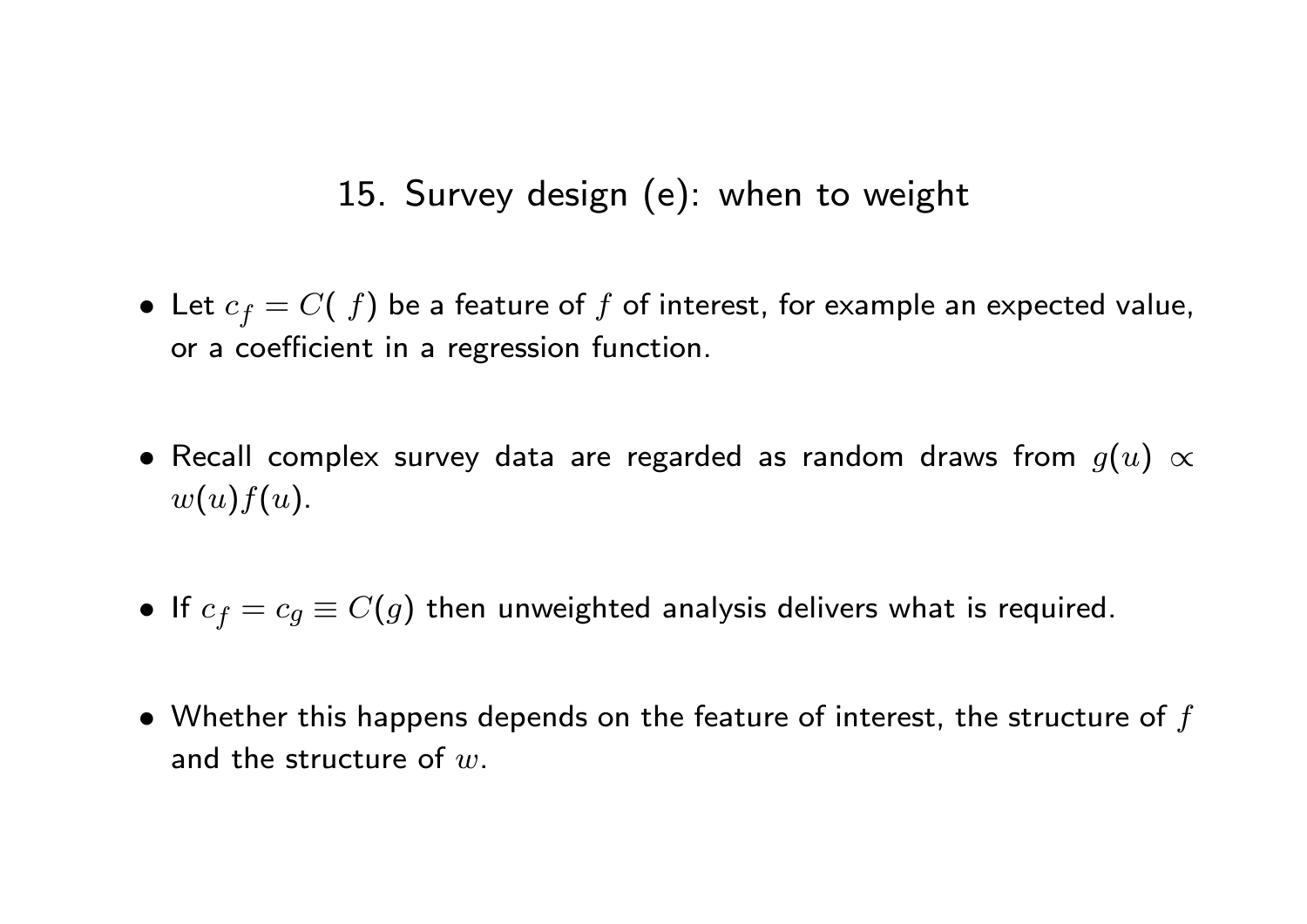- Some analysis which requires weighting may not be much affected by it.
- Some analyses which do not require weighting will benefit from it.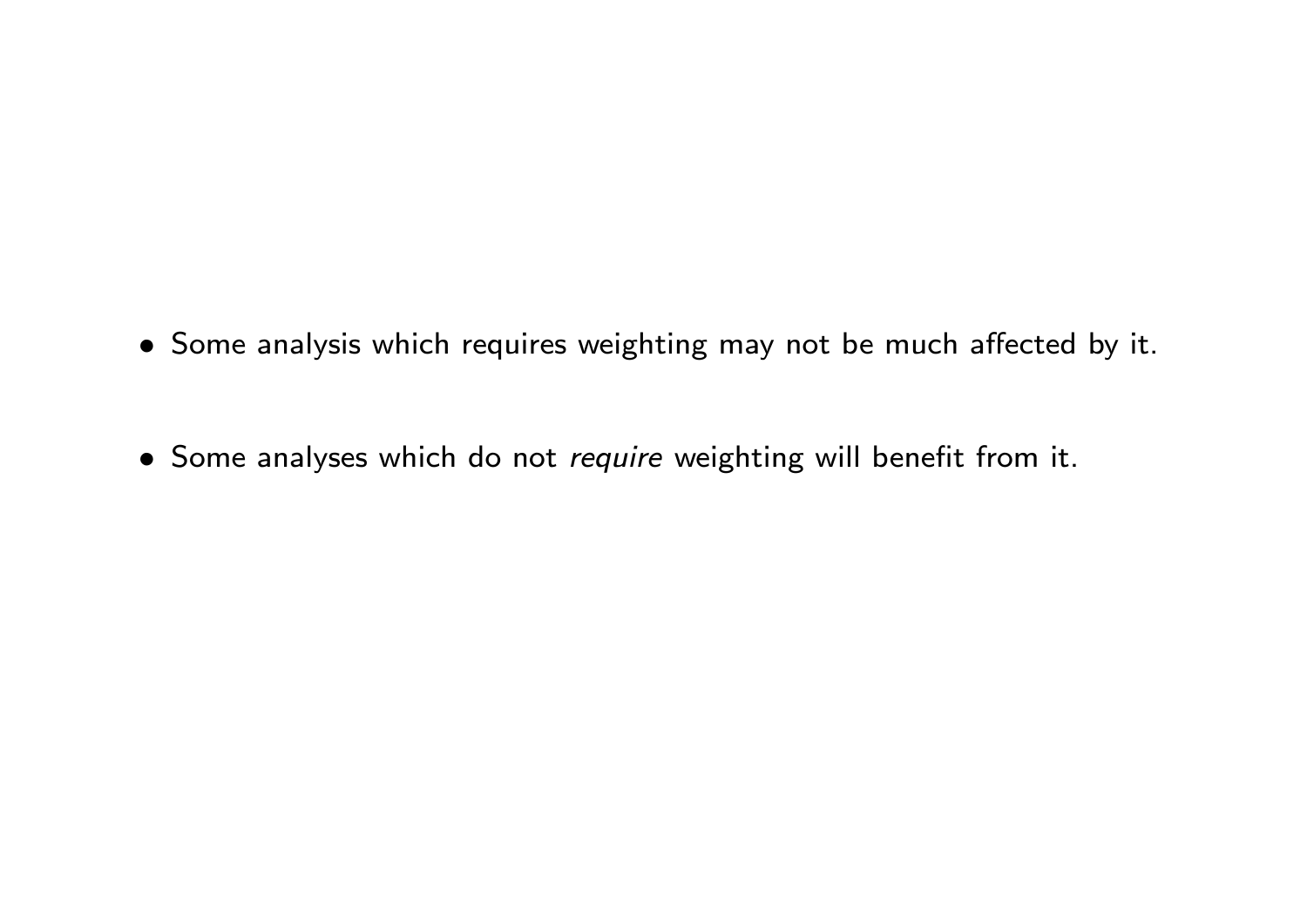#### 16. Survey design of linked datasets

 $\bullet$  The probability a unit with value  $u$  appears in the complex survey sample is

$$
\int_{u \in A} g(u) du \qquad \text{or} \qquad \sum_{u \in A} g(u)
$$

- Surveys contributing to a linked data set may have different weighting functions,  $w_1(u)$  and  $w_2(u)$ .
- $\bullet$  A unit sampled with value  $u$  is in survey 1 with probability  $\propto w_1(u)$  and in survey 2 with probability  $\propto w_2(u)$  and in the linked data set with probability  $\propto w_1(u) \times w_2(u).$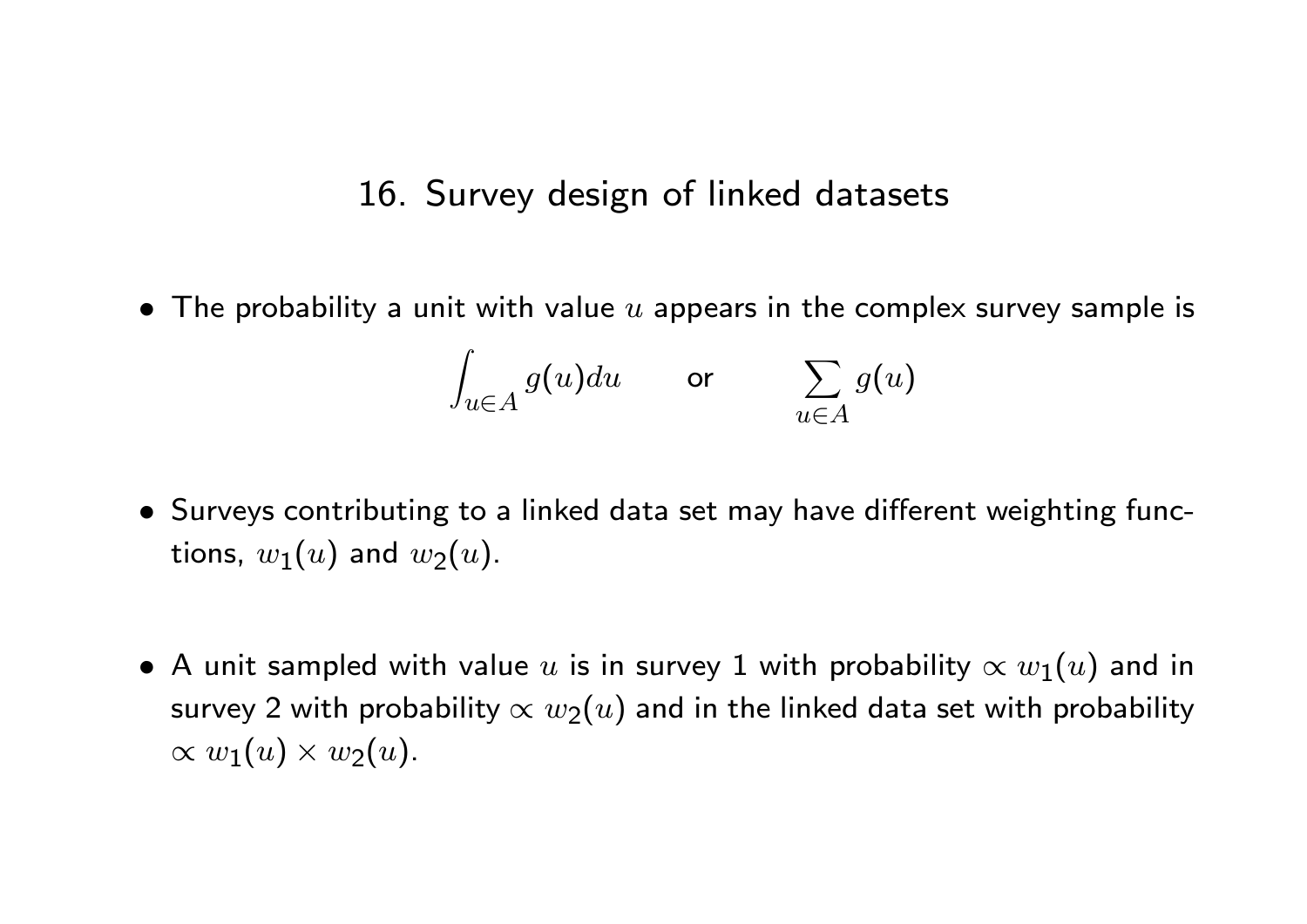- $\bullet$  Linking may introduce additional dependence on  $u\colon\, w_1(u)\times w_2(u)\times l(u).$
- $\bullet$  Difficulties arise when this dependence cannot be characterised.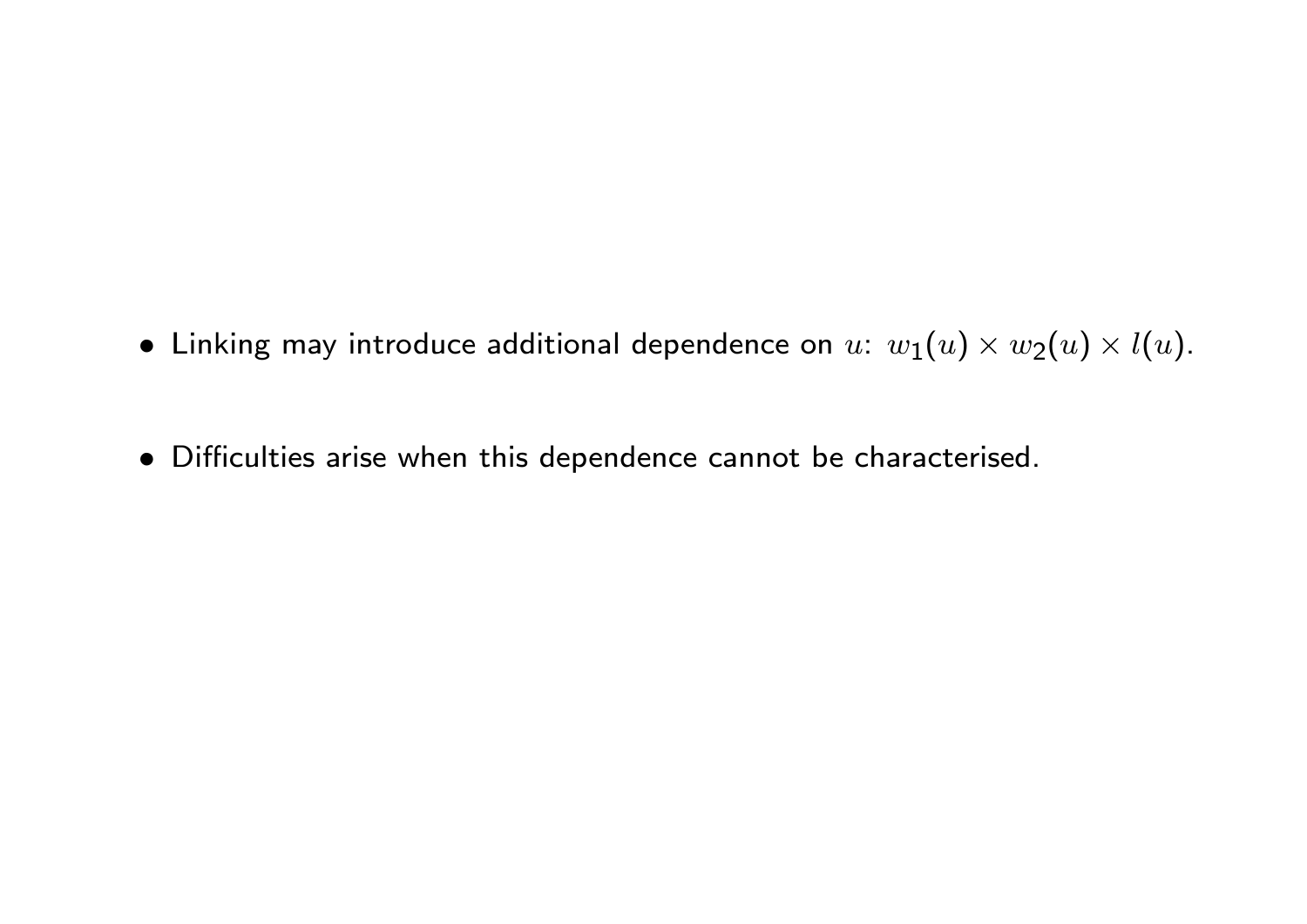## 17. Measurement error (a)

- Identification issues are at the root of the great difficulties caused by measurement error.
- A feature of the target population is not identified if populations in which the feature has different values generate data with the same probability distribution.
- If additive independent measurement error is assumed:

$$
W = U + V
$$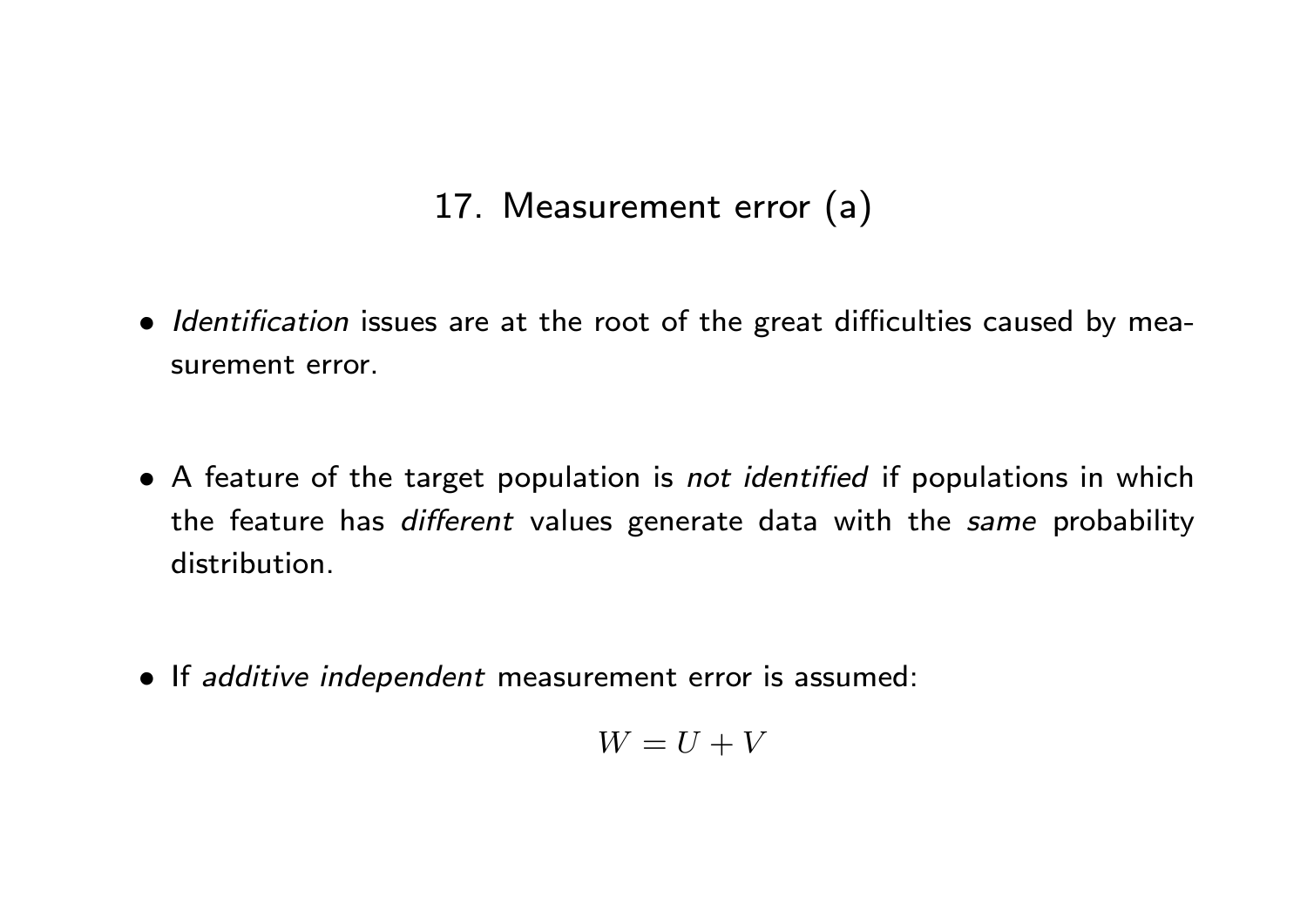there is, for the distribution of the observed data:

$$
f_W(w) = \int f_U(w - v) f_V(v) dv
$$

 $\bullet$  Data is informative about the left hand side. Many distributions  $f_U$  and  $f_V$ can produce the same  $f_W$ . Rather like:

$$
6 = 5 + 1 = 4 + 2 = 3 + 3 \cdots
$$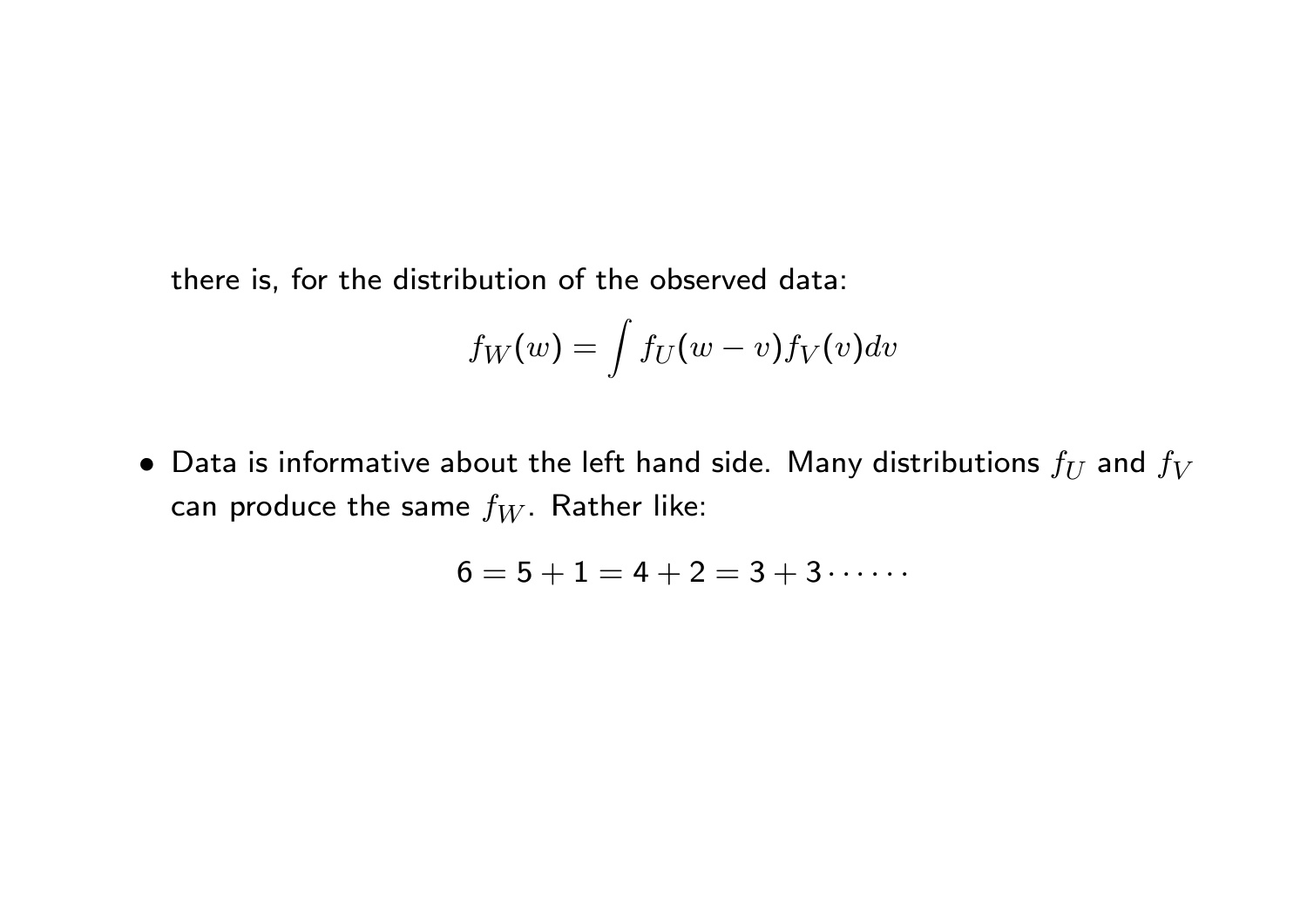## 18. Measurement error (b)

With additive independent measurement error

$$
W=U+V
$$

there is not just *inaccuracy* in estimation of means of  $U$ , but *bias* in estimation of variances of and relationships amongst elements of  $U$ .

 The literature has many solutions, all resting on assumptions that are untestable, mostly for *simple* measurement error processes and for *linear* models.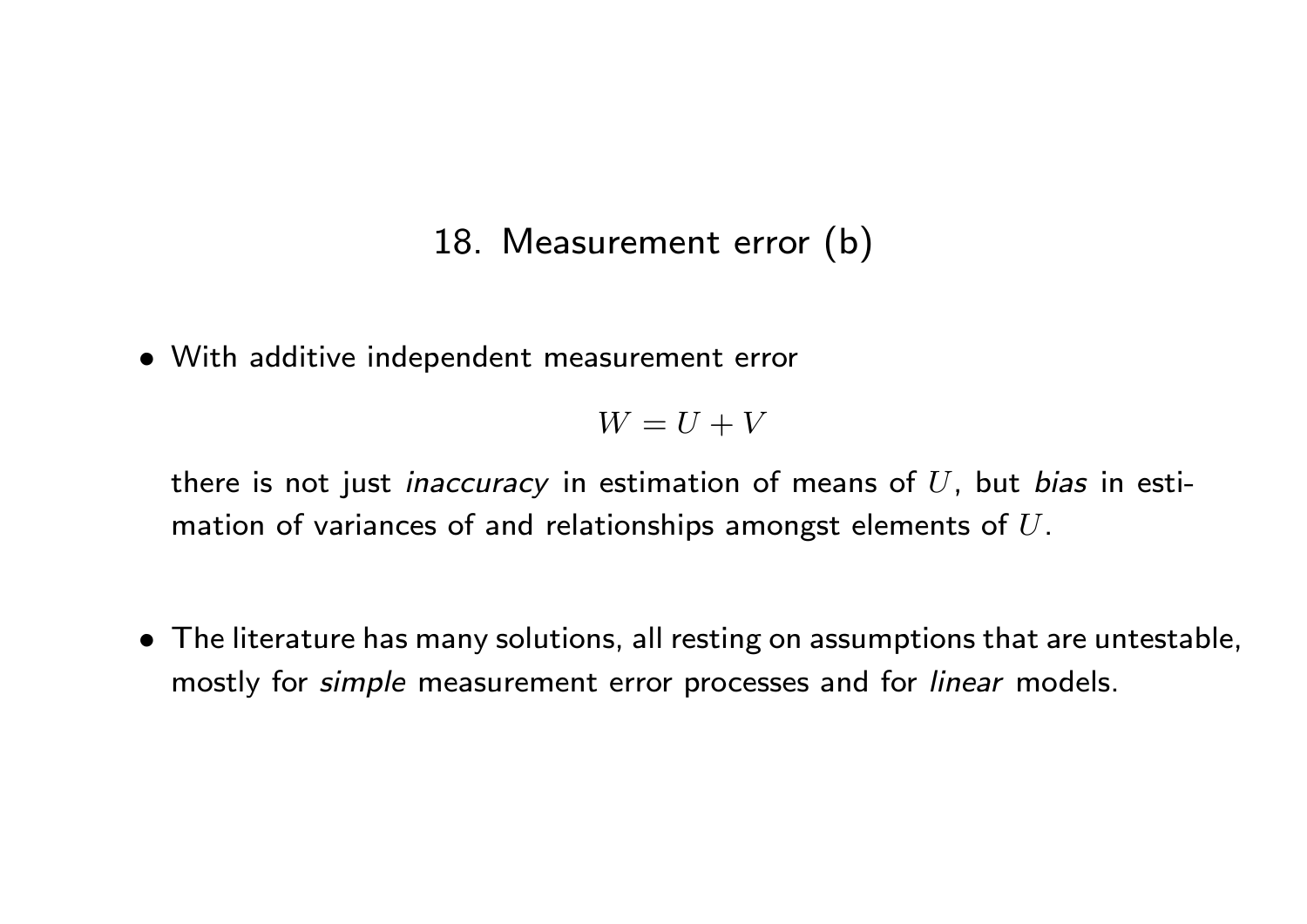- Solutions are of limited use for many practical data linkage problems:
	- Measurement error processes for linked data are complex.
	- Much research involves complex non-linear models.
- Much research is needed but reducing measurement error is the priority.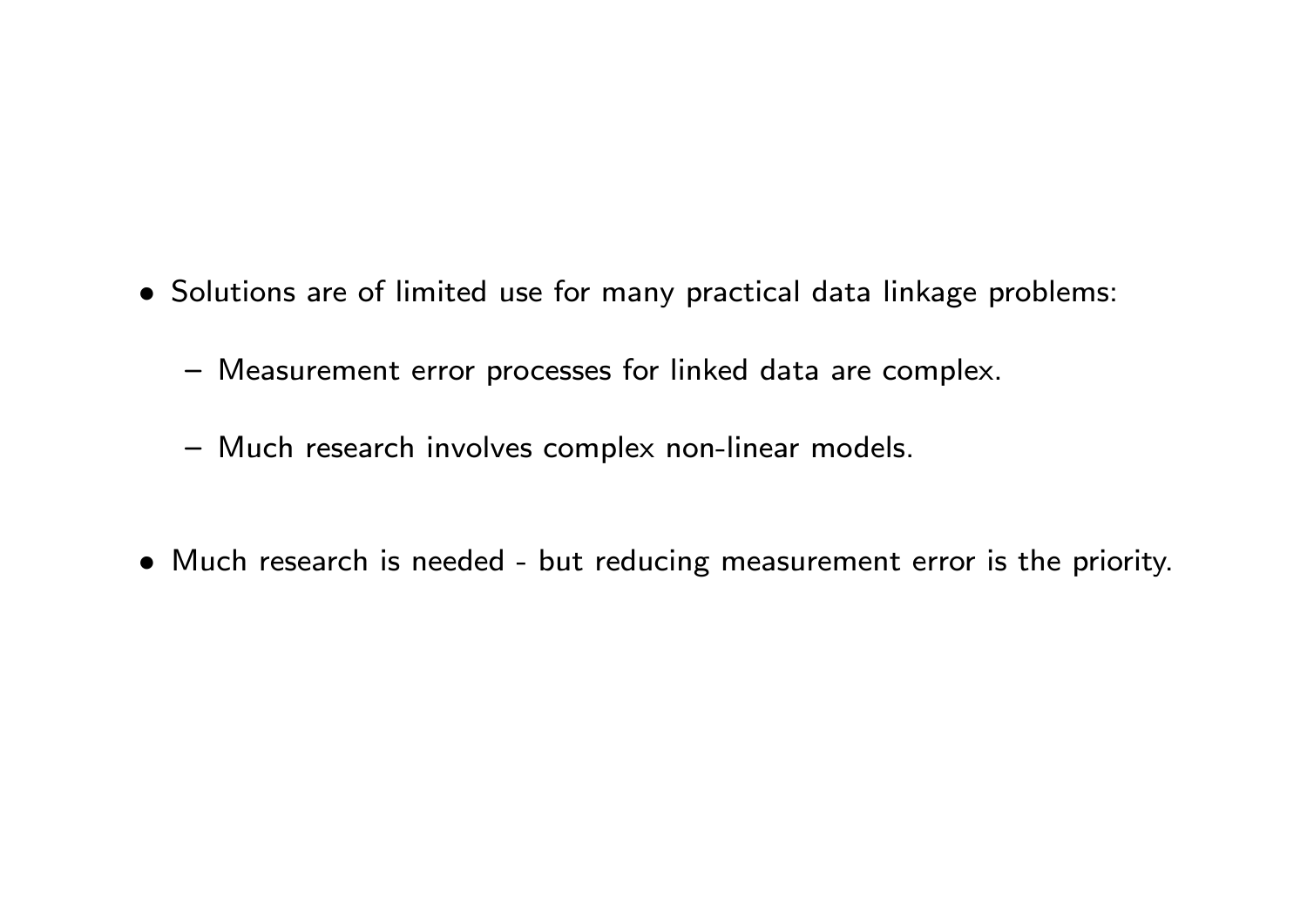#### 19. Four US linked data sets

- 1. Longitudinal Research Database (LRD).
	- Linked data on manufacturing establishments.
- 2. Longitudinal Enterprise Establishment Microdata (LEEM).
	- Linked data on all private sector establishments.
- 3. Pollution Abatement Cost and Expenditure (PACE) survey.
	- Linked data on manufacturing establishments.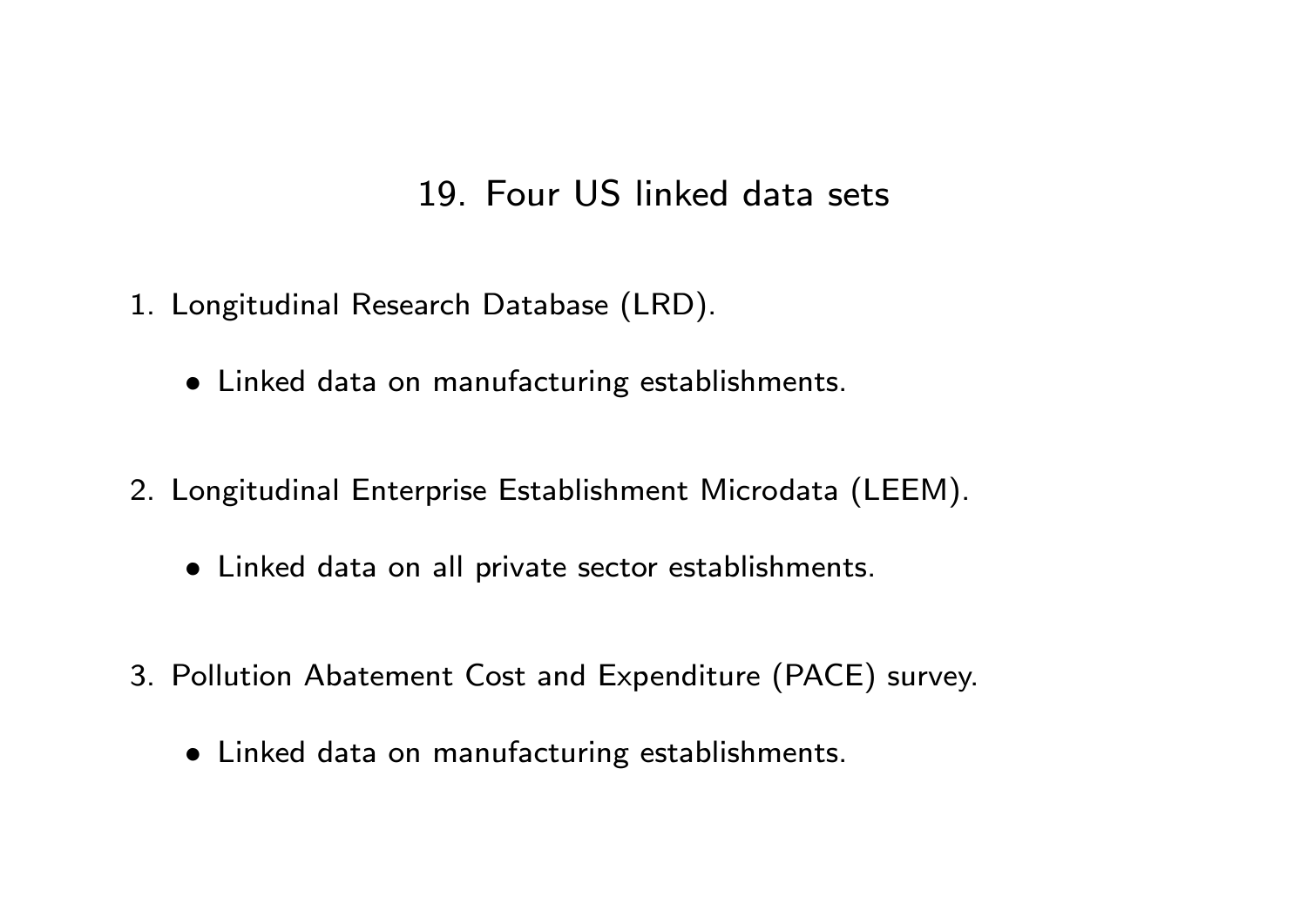- 4. Longitudinal Employer Household Database (LEHD).
	- Linked data on establishments and workers.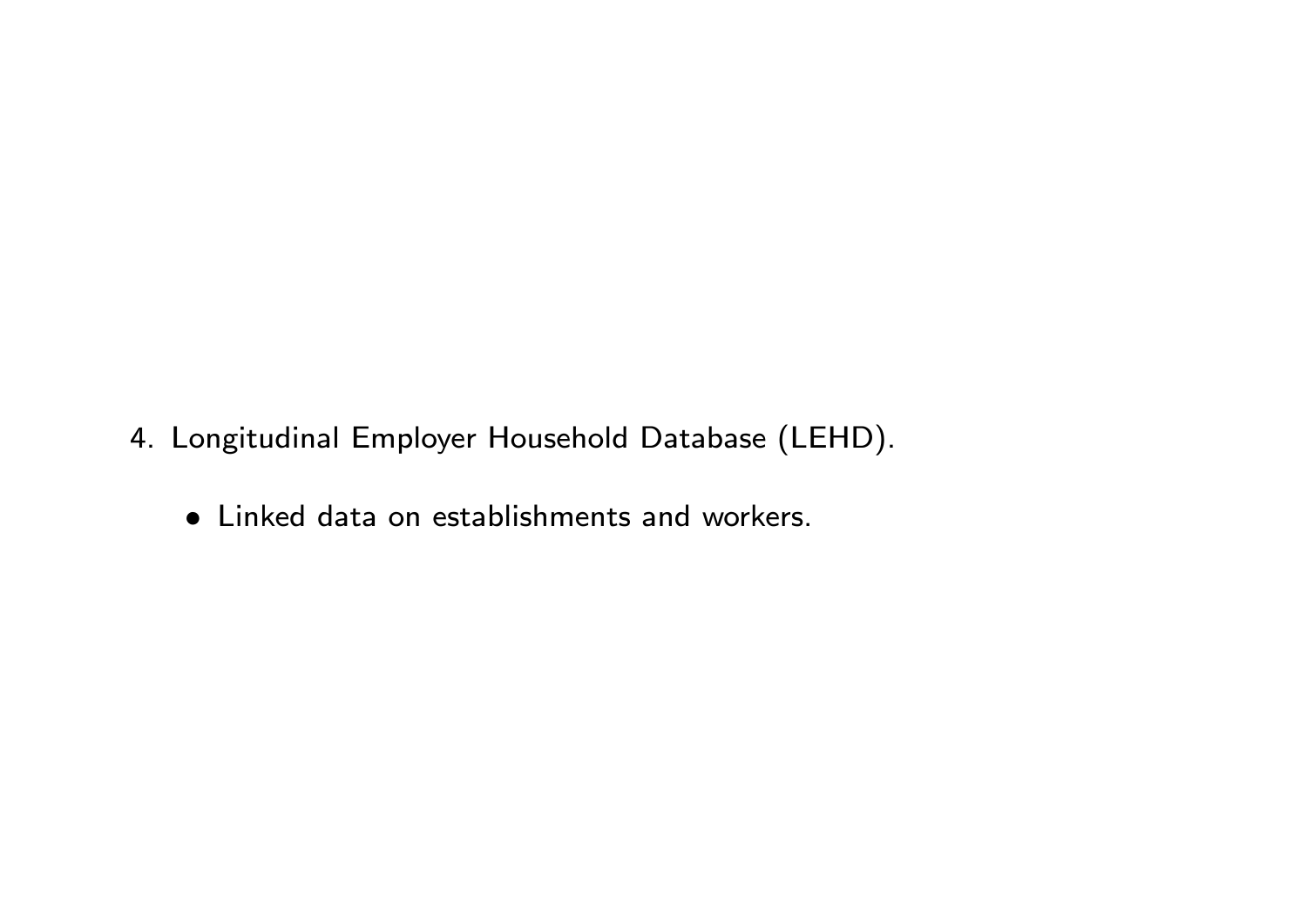## 20. US linking processes and problems

- Complete enumeration of large establishments, sample of small establishments.
- Data imputation and measurement error more important for small establishments.
- Complexity of firm dynamics led to Company Organization Survey (COS).
- Some work using probabilistic matching based on name and address discussed in Jarmin and Miranda (2002).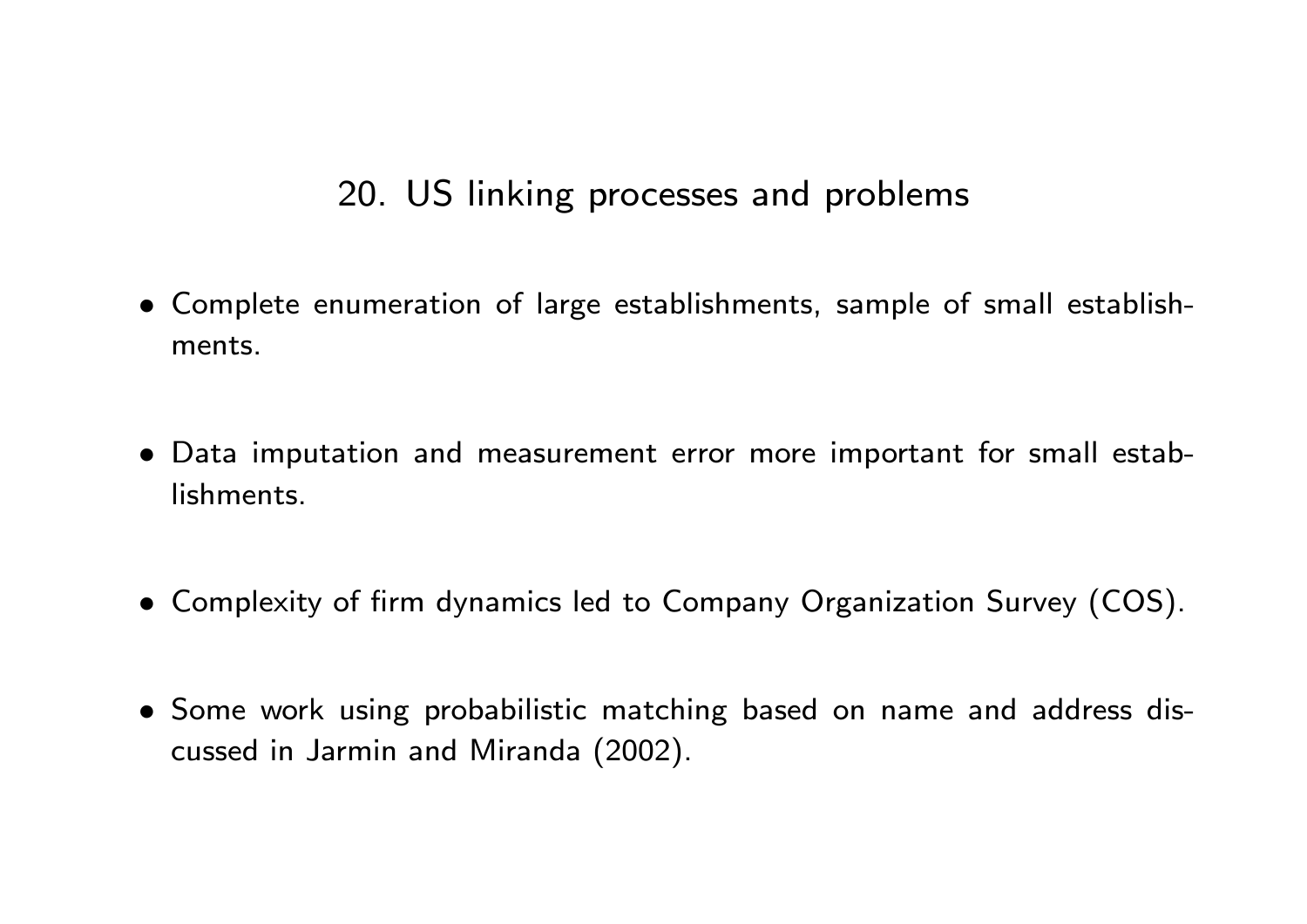## 21. Linkage failures: causes

- Not sampled due to survey design.
- Not in operation.
- Missing data due to non-response.
- Some units out of sampling frame due to timing of sampling (e.g. PACE and LRD).
- $\bullet$  Identification numbers change over time due to business restructuring.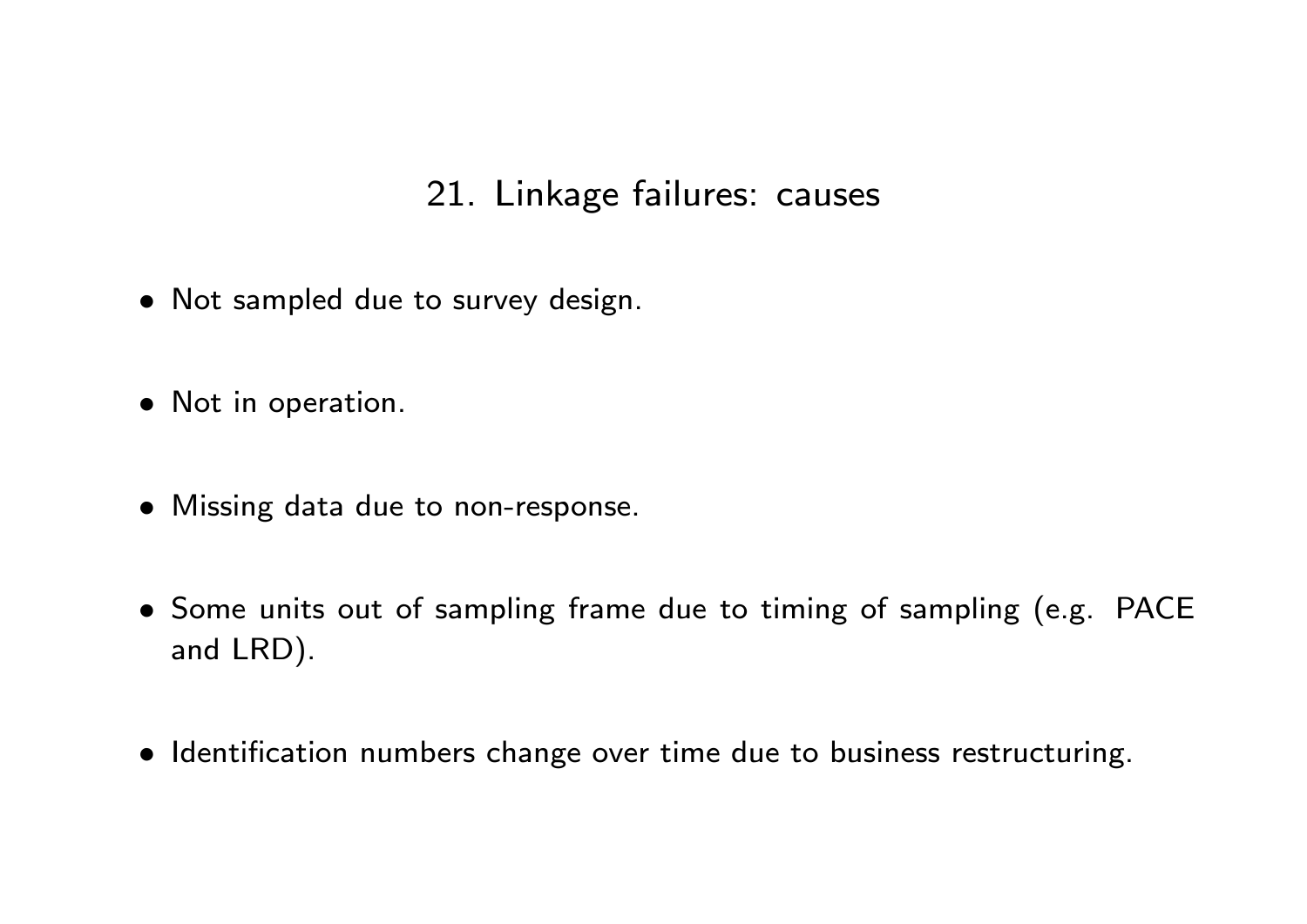- Missing or erroneous identication numbers.
- Processing of ownership changes different in different data sources (e.g. LRD and PACE).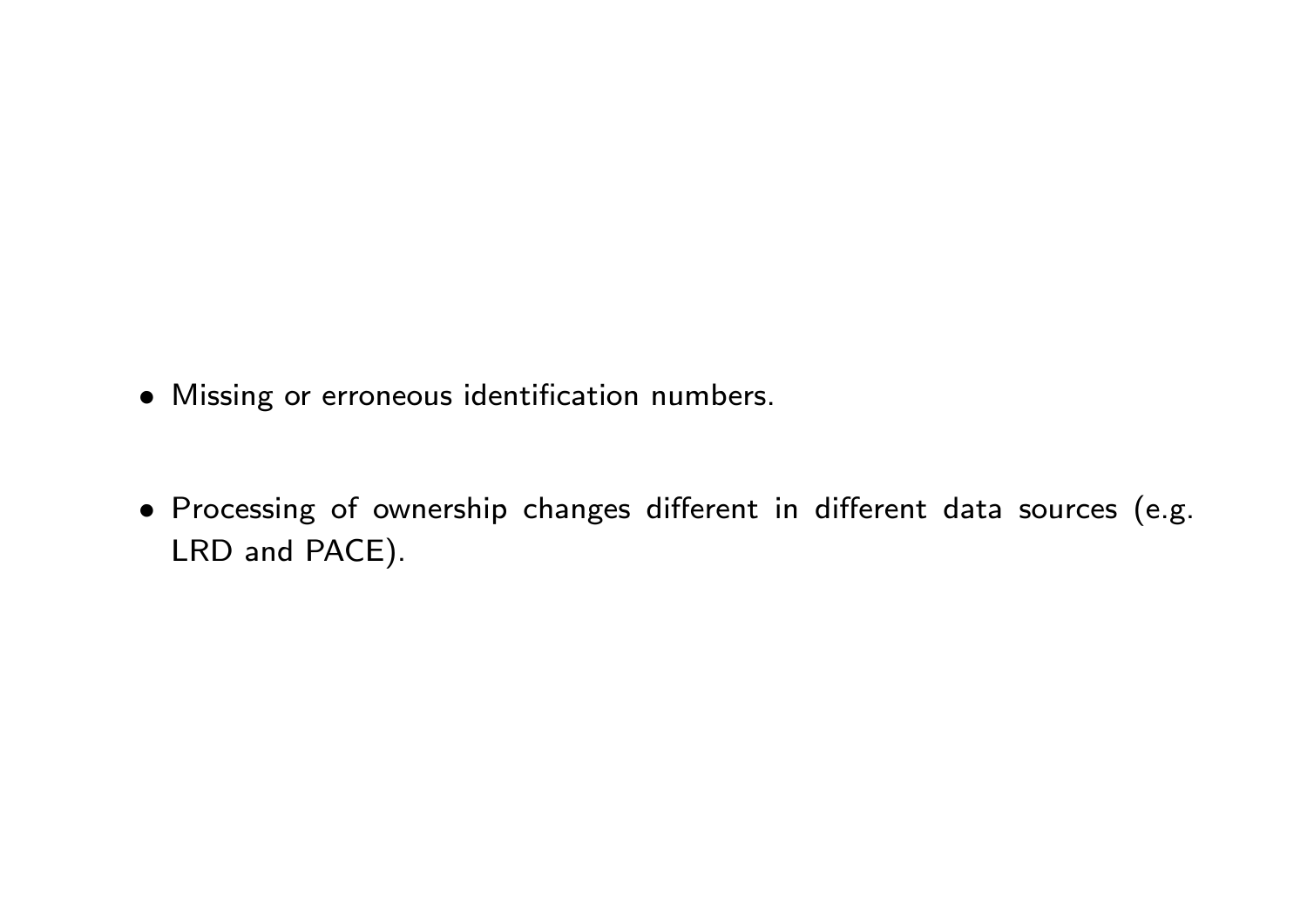## 22. General lessons (a)

- Detailed longitudinal information about organizational structure is required to minimise linkage errors.
- Extensive cross-validation is required to minimise errors.
- As much information as possible about the linkage process, probabilities of sample selection, non-response, measurement error concerns, and any imputation procedures should be preserved in the data documentation and in the data.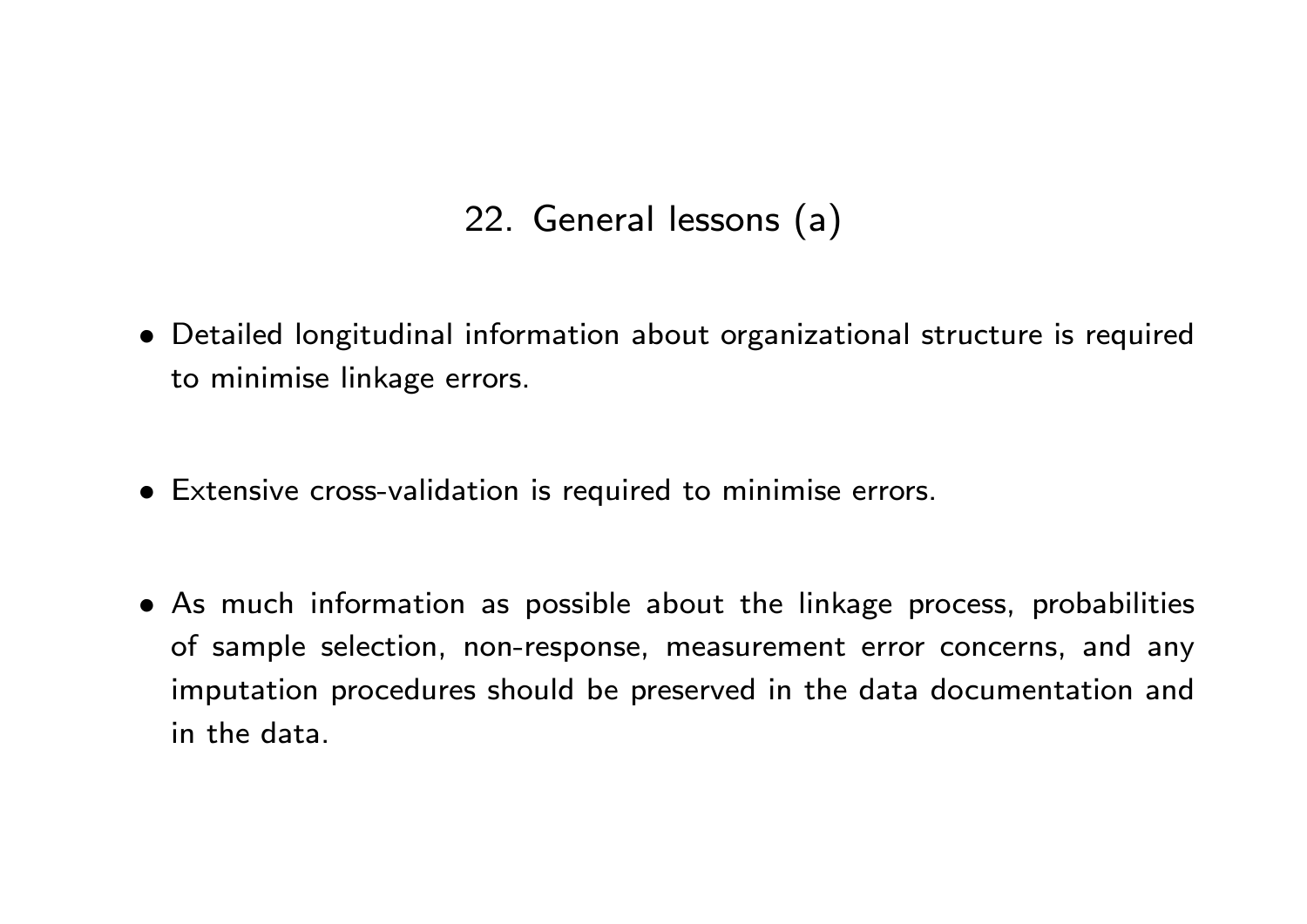# 23. General lessons (b)

- Collect measures of important variables like output or employment in all surveys to increase probability of correct links.
- $\bullet$  Efforts to maximise consistency of variable definitions over time.
- Efforts to reduce misinterpretation of survey questions.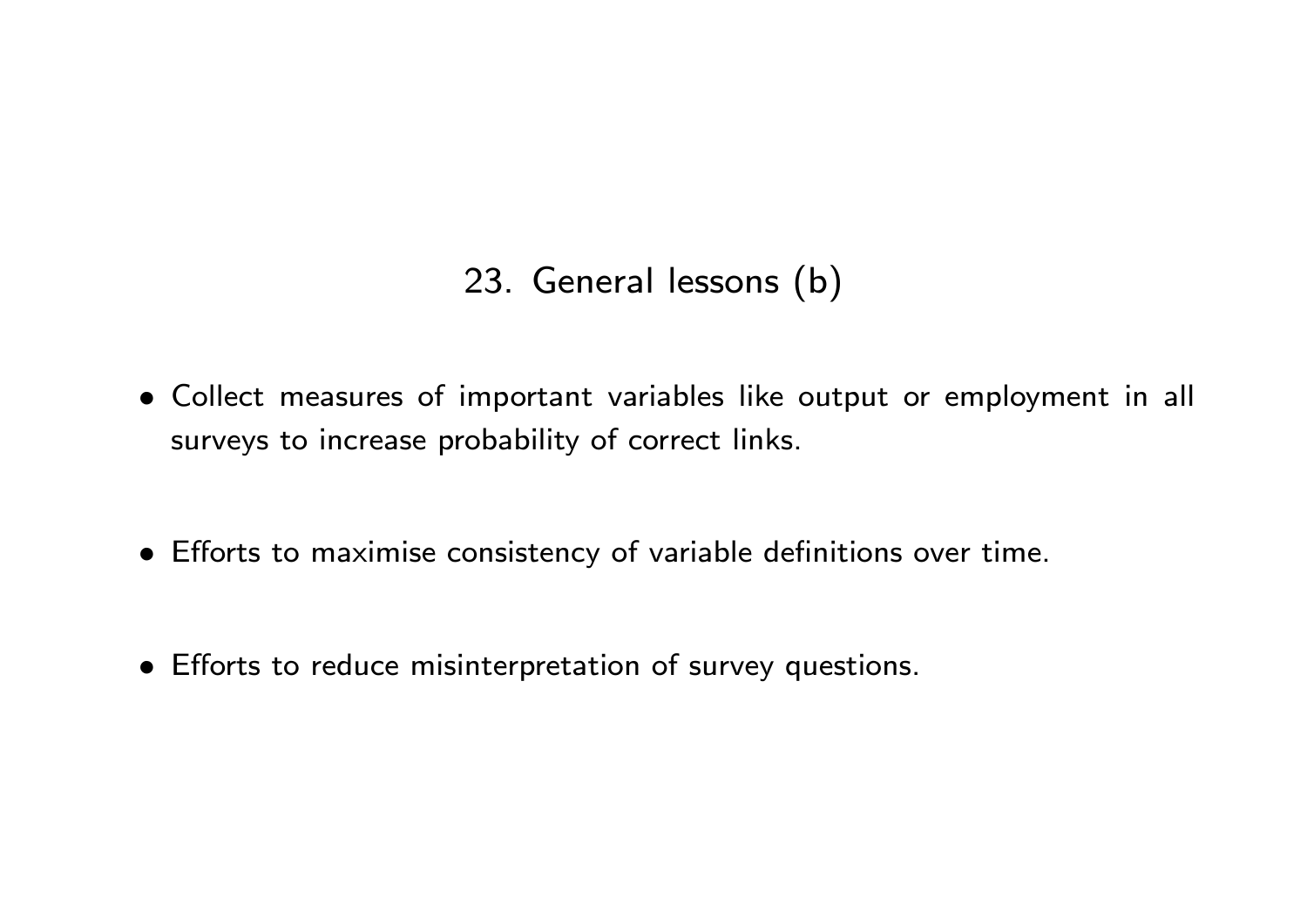#### 24. Studies linking business data

Bartelsman and Doms (2000) is representative.

Because Longitudinal Microdata sets (LMDs) provide a large number of observations, and hence lower standard errors, much of the research using LMDs has not explored data quality. This neglect has left open the questions of how much of the heterogeneity is real and how much comes from errors to variables; nor has much attention been given to the statistical properties of linked data sets.

Nevertheless, a variety of ad hoc strategies are used.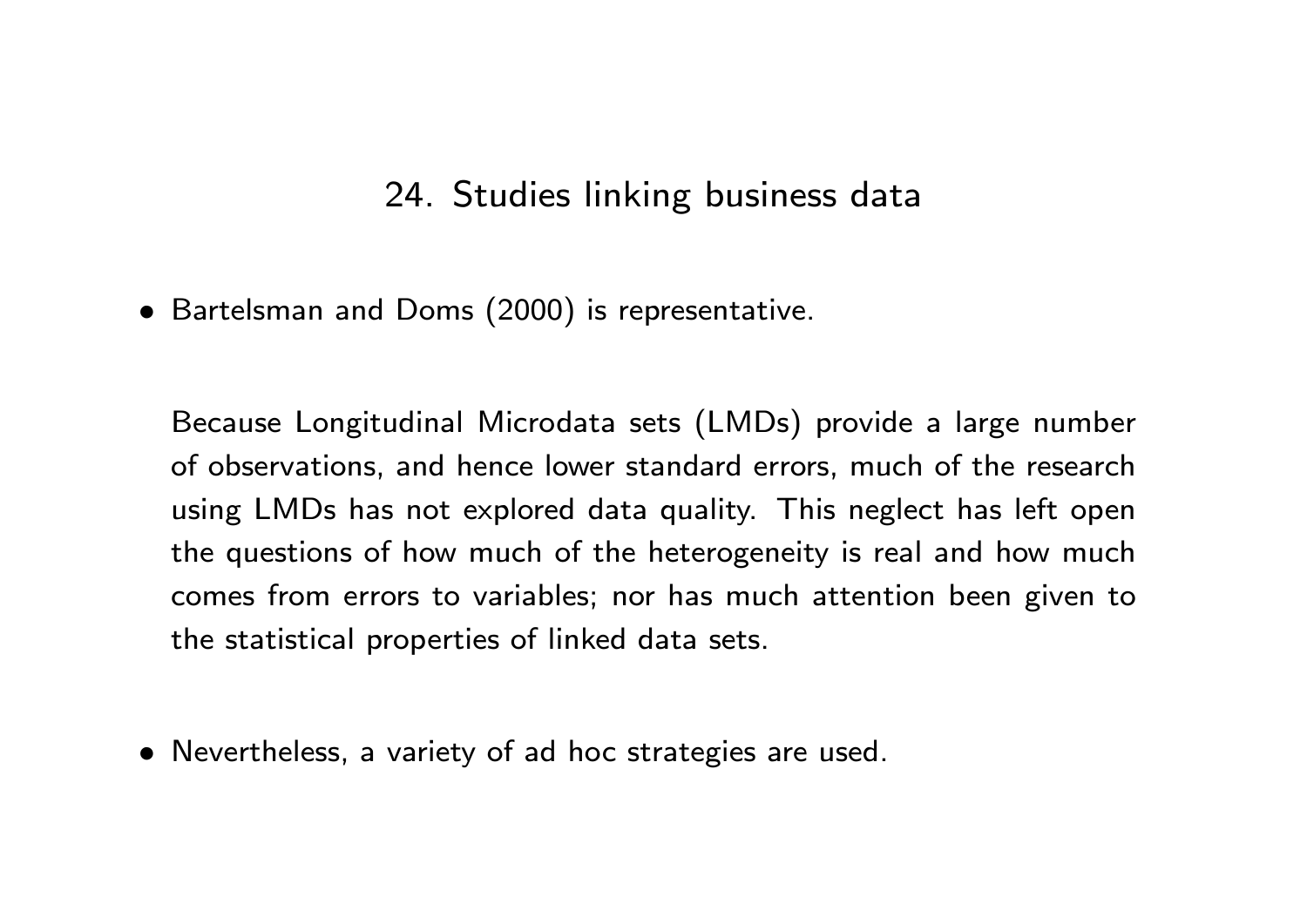## 25. Best practice (a)

- Data quality and measurement error.
	- Evaluate size, kind, and impact of measurement errors on features of interest.
	- { Check for internal consistency, external consistency, and plausibility.
- Achieved sample design.
	- What is the achieved sample design?.
	- How does linking process impact achieved sample design?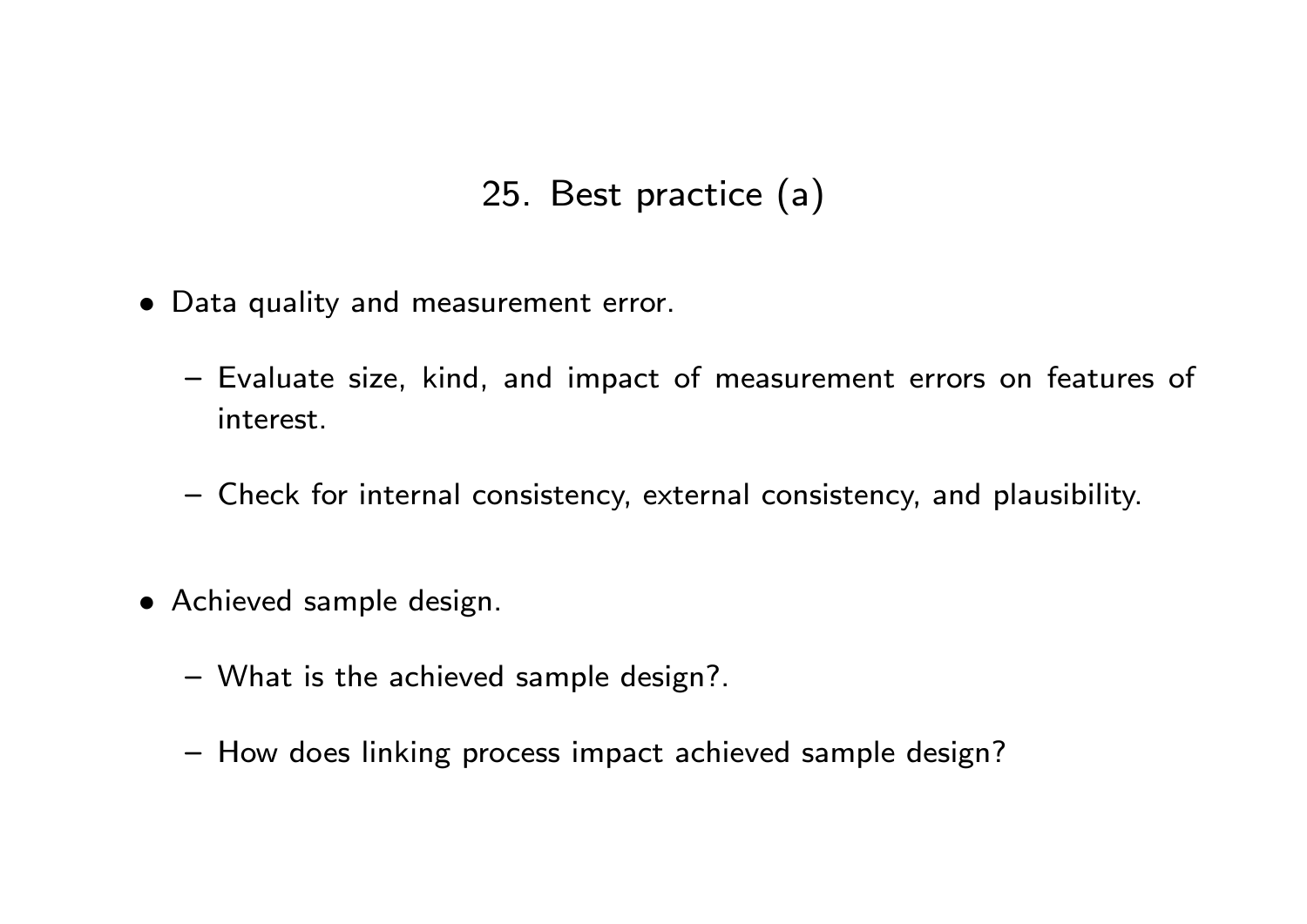# 26. Best practice (b)

- In sample inference.
	- Weighted analysis is appropriate except under very special circumstances.
	- Assumptions required to justify unweighted analysis can be tested.
	- If unweighted analysis is valid, then parameter estimates obtained from weighted and unweighted analyses should not be statistically significantly different
- Out of sample extrapolation.
	- Based on theory and assumption or on outside information.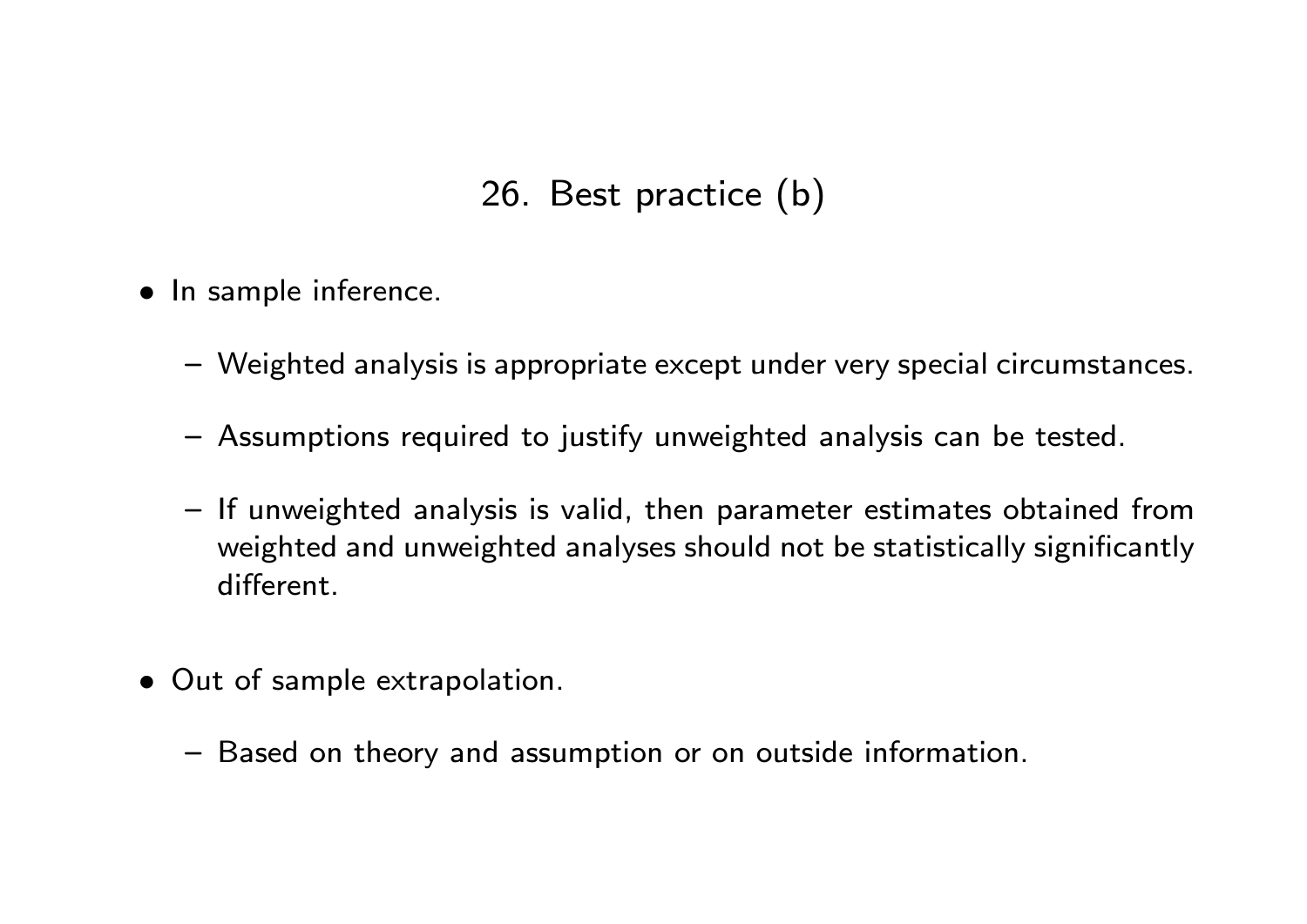# 27. Studies linking firm and worker data (a)

- Abowd and Kramarz (1999) survey of literature using matched firm-employee data.
	- Discuss nearly 100 studies from 17 countries using 38 different linking systems.
	- { Detailed discussion of the methods used to create the data sets and the statistical models used.
	- Only one paragraph on methodological issues: weighting and measurement error.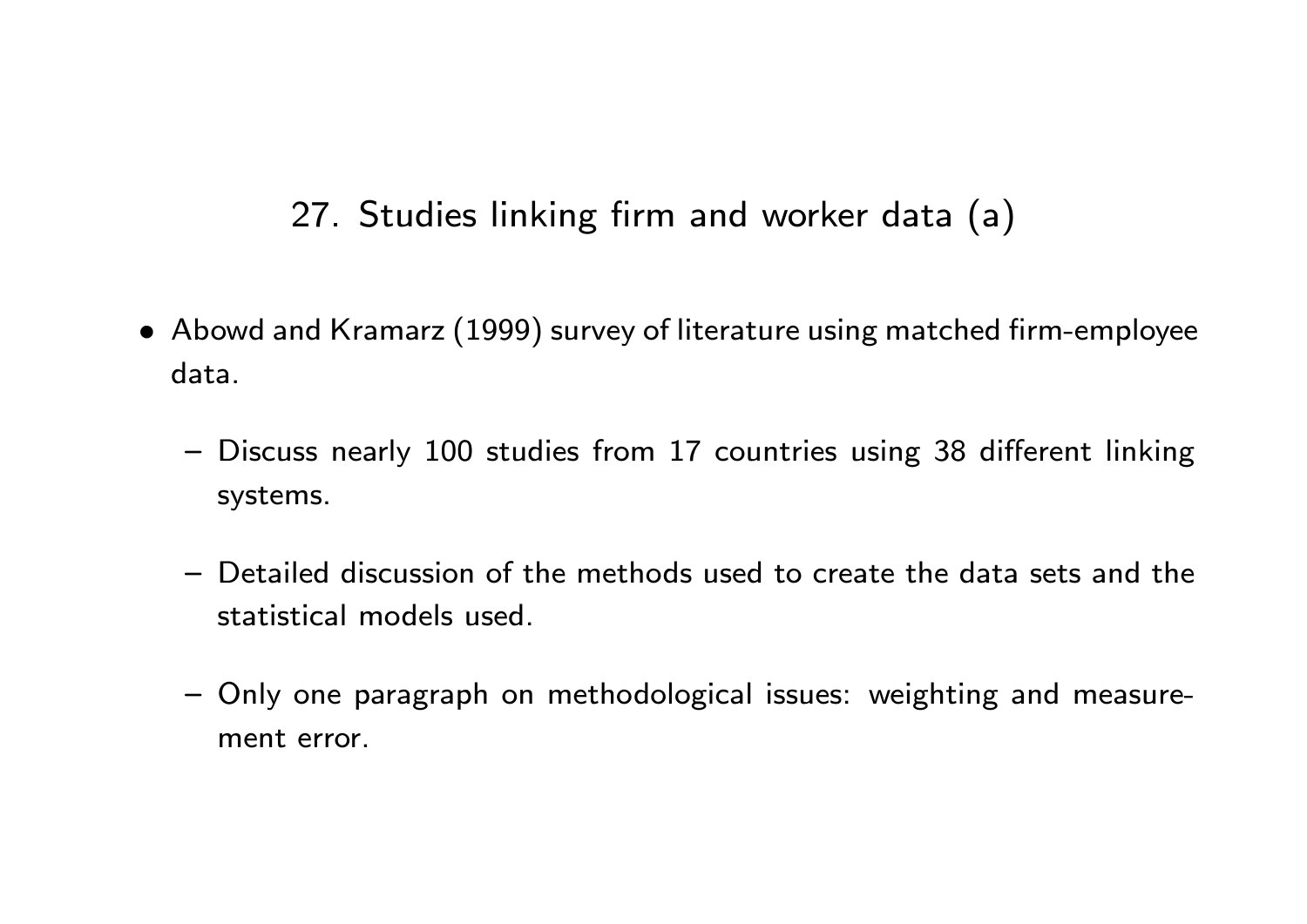#### 28. Firm and worker data (b)

- Abowd, Finer, and Kramarz (1999) use multiple imputation (see Little and Rubin, 1987) to overcome missing data.
- Abowd, Crepon, and Kramarz (2001) use a dynamic attrition model to model the missing data process.
- Abowd and Vilhuber (2003) use probabilistic matching technique to overcome erroneous identication numbers.